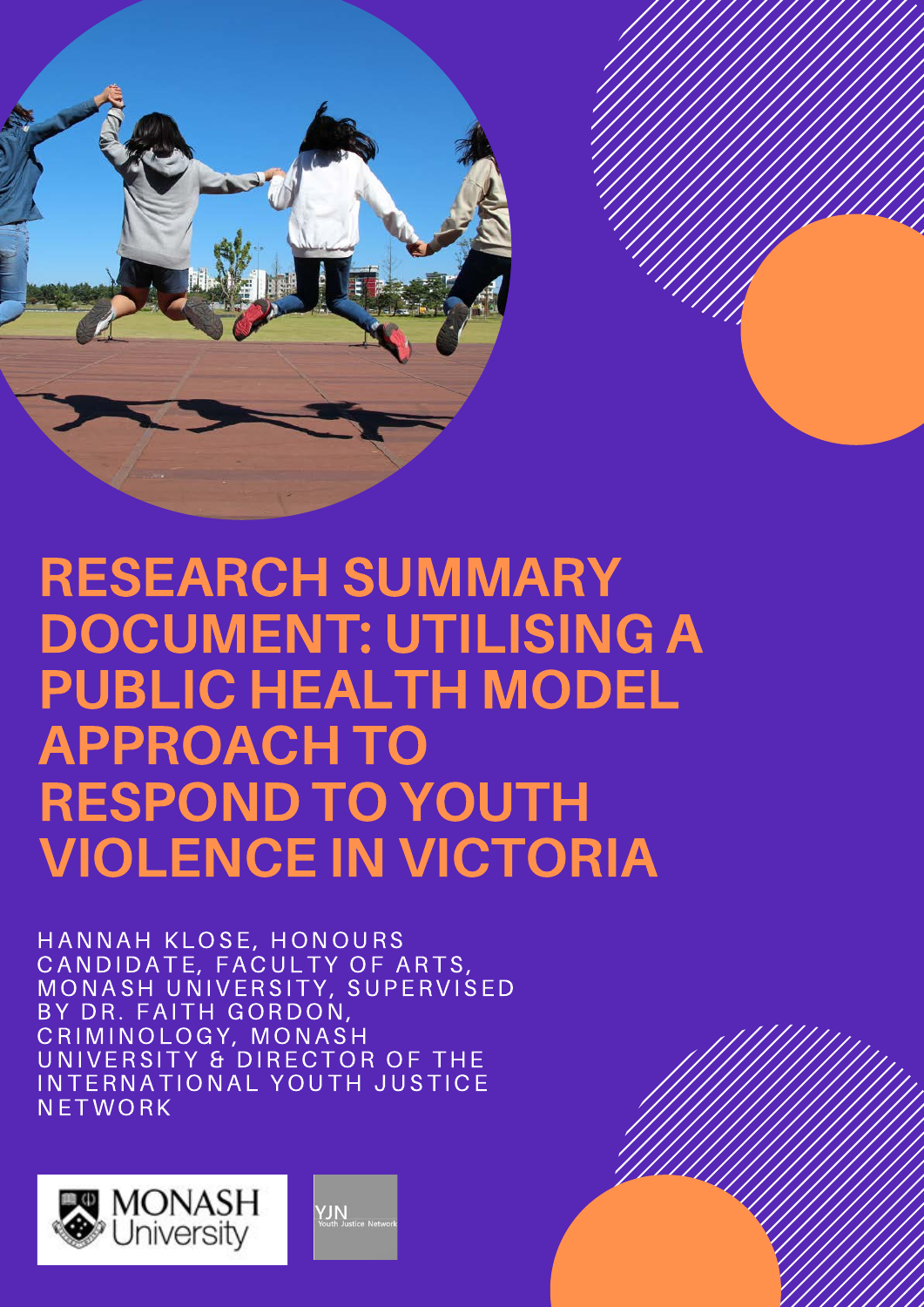# TABLE OF CONTENTS

- **01** INTRODUCTION 03 LITERATURE REVIEW 23 CONCLUSION 14 KEY FINDINGS
- 09 METHODOLOGY 24 REFERENCES
	-

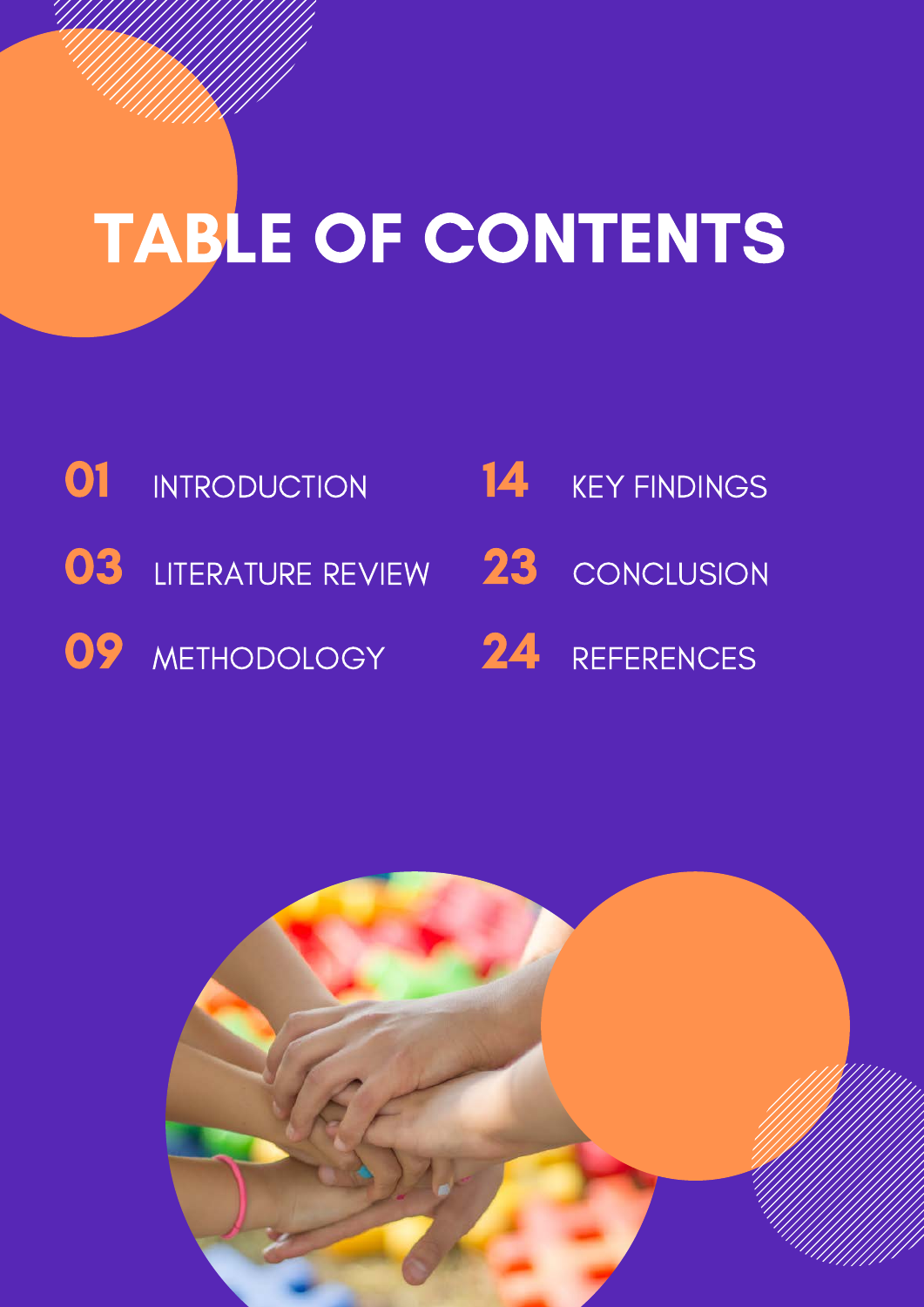## INTRODUCTION

- This study commences at an opportune time in Australia, with the 30-year anniversary since the Australian Government signed up to the United Nations Convention on the Rights of the Child (UNCRC).
- September 2019 saw the release of the new, revised General Comment in relation to child justice, calling for the age of criminal responsibility to be raised, amongst other significant recommendations (UNCRC 2019).
- 2020 is also the year of the examination of the Australian Government's progress in relation to children's rights in Australia, with the published Concluding Observations in October 2019.
- In the context of Australia's youth justice system, it has previously been acknowledged that there are serious concerns surrounding the treatment of children and young people in detention in Victoria and the Northern Territory.
- The Royal Commission's report (2017) also confirms that over the past decade, children detained in the Northern Territory have been mistreated, verbally abused, humiliated, isolated and left alone for long periods, among other serious human rights breaches.
- This report has made a number of recommendations which have prompted the government to review and amend the current youth justice policies and legislations (Fitz-Gibbon & Gordon 2018).
- Furthermore, the research explores alternatives to criminalisation and through an international comparative lens, examines the integration of a public health approach which has been successful in Scotland and is currently being promoted in the UK.
- Over the last two decades, the public health approach has been internationally recognised as an effective primary model in responding to and preventing children and young people's involvement in violence (Higgins 2014).
- Modelled on this public health approach, the launch of the Scottish Violence  $\bullet$  . Reduction Unit (VRU) has triggered renewed public and policy debate to tackle serious violence throughout the rest of the United Kingdom (UK).
- Additionally, the media reporting and political references to children and young people as a social group, often draw on negative narratives and demonising constructs which subsequently manifest significant levels of fear within the community.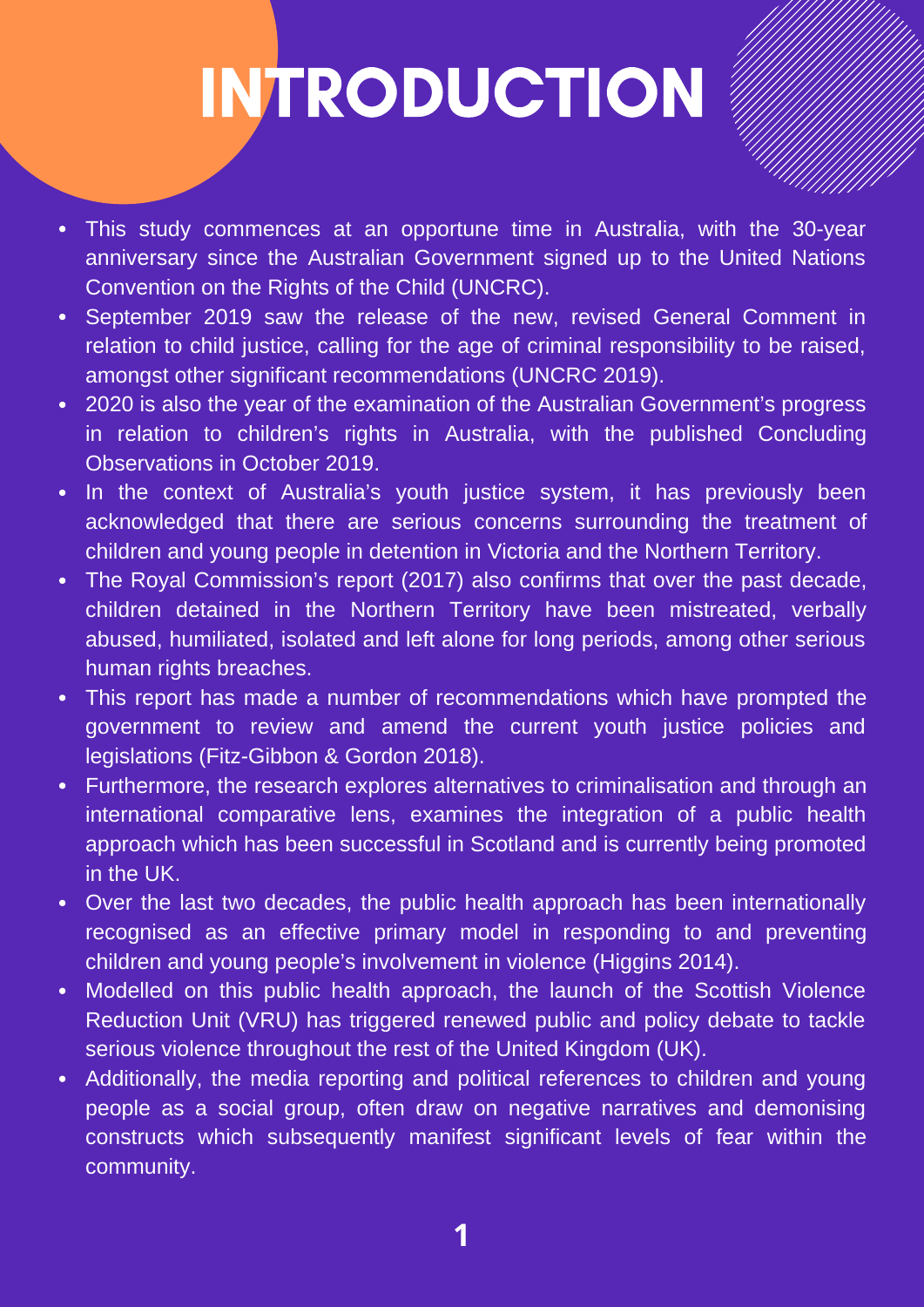### RESEARCH QUESTIONS

The current study provides an appropriate critical criminological theoretical lens to explore the impact of the stigmatisation and labelling of children and young people in both Australia and the UK.

Using a children's rights-based framework, the research addresses three core questions:

> How are public health models responding to young people in conflict with the law elsewhere and would this approach have relevancy in Victoria?

What is the impact of stigmatisation of young people by media outlets and political discourse?

Have the recent legislative changes produced more punitive responses within the Victorian youth justice system and can we learn from elsewhere in order to ensure that children's rights approaches are prioritised and international rights obligations are met?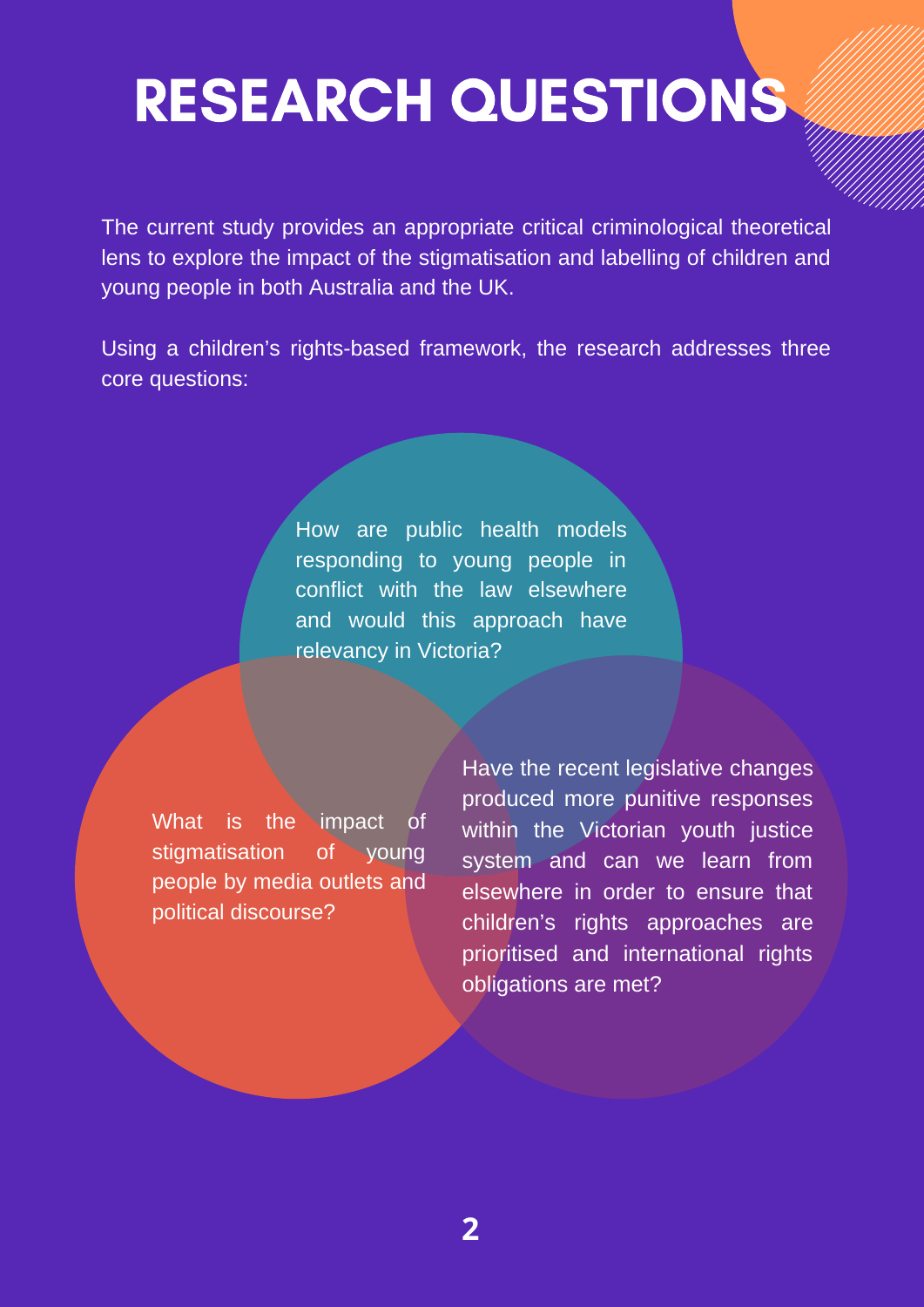# LITERATURE REVIEW

While there is minimal recognition and limited research of a public health model framework in Australia, this study provides a nuanced, international public health perspective which recognises the complex needs of children and young people in conflict with the law (McDowall 2018) and contributes to the ongoing discussions and debates in the area of ongoing contemporary youth justice reforms in Australia.

#### *Media Representations of Children and Young People*

- Previous literature has examined how the media's amplification of deviance has contributed to the creation of 'moral panics' and 'folk devils', with certain vulnerable groups and populations demonised in contemporary society (Young 1971; Cohen 1972; Chibnall 2013; Hall et al. 1978).
- Through the media's framing of narratives, children and young people are often cast negative identities whose 'anti-social' or offending behaviours' are regarded as 'deviant' or 'delinquent' (see Scraton 2008; Cohen 2011; Gordon 2018).
- This pessimistic representation of children and young people in the media often 'reveal more about the insecurities and fears of adults than they do about the young population which they are attempting to
- portray' (Bessant & Hil 1997, p. 4).
- Muncie (2014, p. 7) argues that the role of the media plays an integral role in the escalation of fears as well as the 'demonising' of young people. While they are ultimately feared by the public, children and young people are simultaneously pitied for their level of vulnerability and constant need for care and protection.

#### *Statistics on the Fear of Crime in Victoria*

- Previous literature has found that media outlets, more than any other source, have the most significant influence on the public's perception of crime (see Muraskin & Domash 2007; Clifford & White 2017).
- As outlined by Curiel and Bishop (2018, pp. 1-3), there is often a 'mismatch' between levels of crime and fear of becoming a victim of violent crime, which directly refers to the 'causal relationship' between relentless media content and 'subsequent public perception' (McNair 2009, pp. 21-22).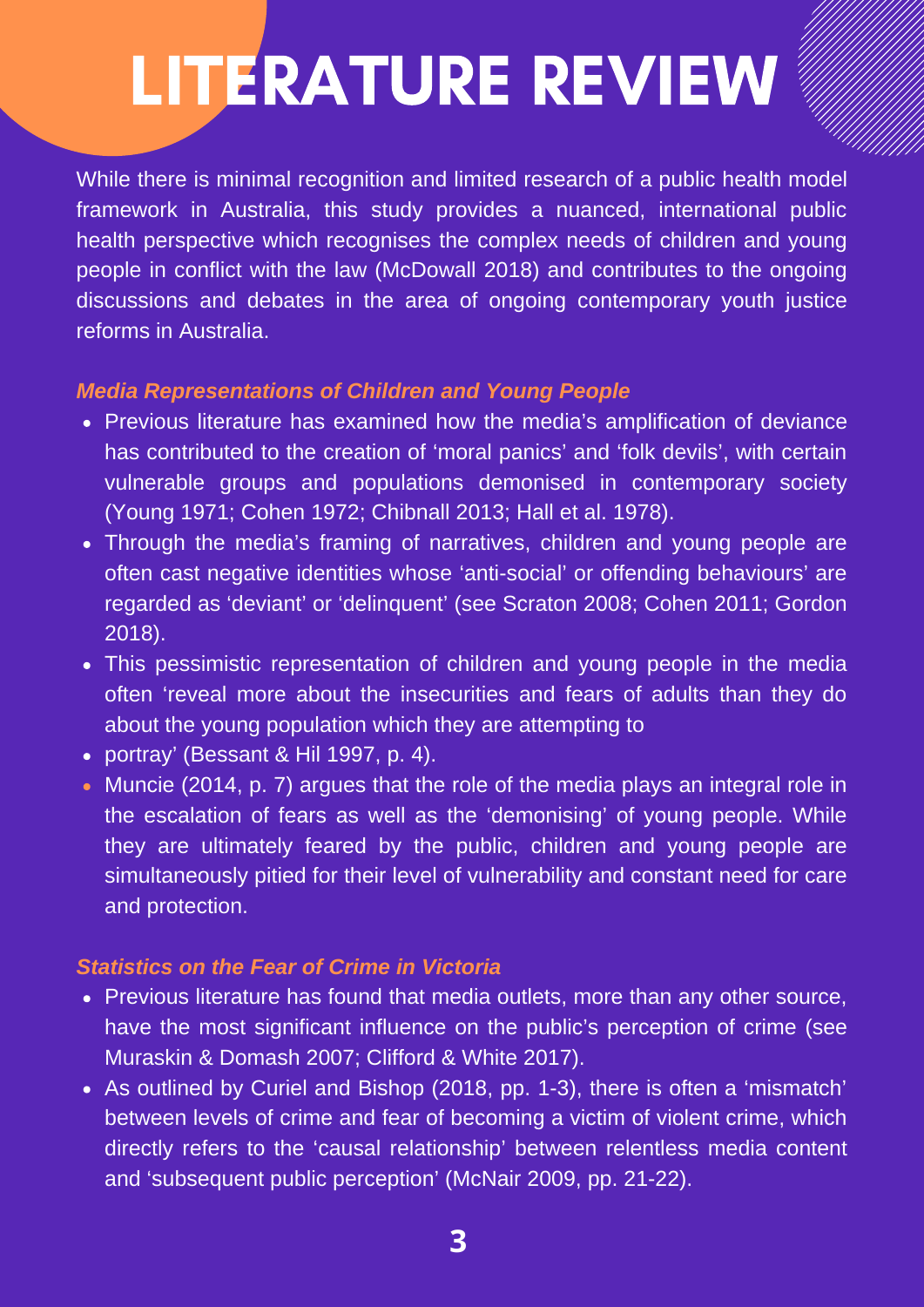The Crime Statistics Agency in Australia (2019, p. 4) confirms that during a 10-year period of youth offending, it was identified that youth crime had a rate of 3,088.4 incidents per 100,000 population. This highlights that youth crime rates in Australia are dropping, with a dramatic decrease of 34.9% from the year ending in March 2010 (Crime Statistics Agency 2019, p. 4).

#### *What is the public health model?*

- The public health approach is multi-disciplinary as it draws on 'cooperative efforts from diverse sectors, including health, education, social services, justice and policy' (The UK House of Commons 2018).
- Primarily focussing on the risk factors and social determinants of youth violence, this approach is premised on the understanding that risks to children's safety and wellbeing exist on a continuum, and that protecting children is everyone's responsibility (Council of Australian Governments 2009; Higgins 2014; World Health Organisation 2015).

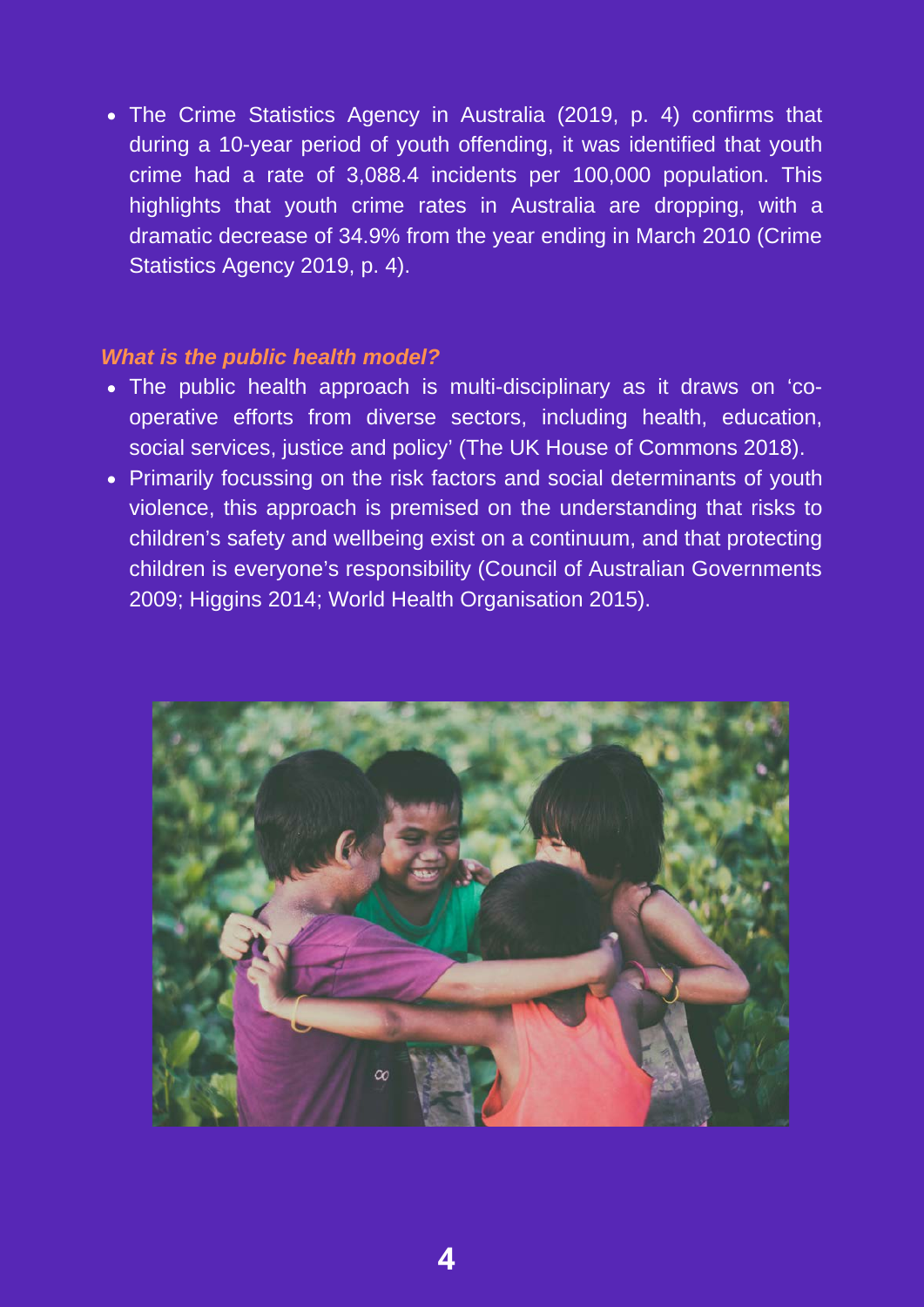#### *Neurodevelopment of Children and Young People*

- Since the brains of adolescents are at a critical period of development, this incomplete brain development is often linked to increased risk-taking behaviour (Dow-Edwards 2019, p. 5).
- Hence, the criminal justice system must recognise that young people do not possess the same insight, judgement or self-control and are much less likely to consider the consequences of their actions prior to committing an offence or engage in anti-social behaviour (Grover 2017, p. 6).

#### *International Perspectives and Practices: Public Health Approaches in Scotland*

- Scotland's youth justice system promotes the welfare of children and young people by successfully integrating the framework of the UNCRC.
- Further to this, the Violence Reduction Unit in Scotland (VRU), established in 2006 and delivered by the Strathclyde Police, is regarded as a highly progressive milestone in terms of adopting a public health approach to reduce violence (Peden et al. 2019, p. 38).
- Since investing in this approach over a decade ago, Scotland's homicide rate has halved between 2008 and 2018, with the number of hospital admissions related to knife crime falling by 62% (Evans 2018).
- It is with this primary focus on prevention that the VRU can effectively respond to incidents, such as knife crime, and address the risk and protective factors of violence through a multi-agency approach (Conaglen & Gallimore 2014).

#### *International Perspectives and Practices: The Youth Violence Commission in London*

- This Commission was launched in 2017 to examine the root causes of youth violence (Howell 2018). In July 2018, the Commission produced its interim policy report with recommendations to address and examine the root causes of serious youth violence in England, Scotland and Wales (The UK House of Commons 2019).
- In their report, the Commission outlined that they would like to see the British Government 'undertake a systemic review of the lessons learnt from Glasgow in Scotland' and produce a national plan for the implementation of a public health approach to youth violence, which can be adapted accordingly for each region and locality of the country (The Youth Violence Commission 2018, p. 6).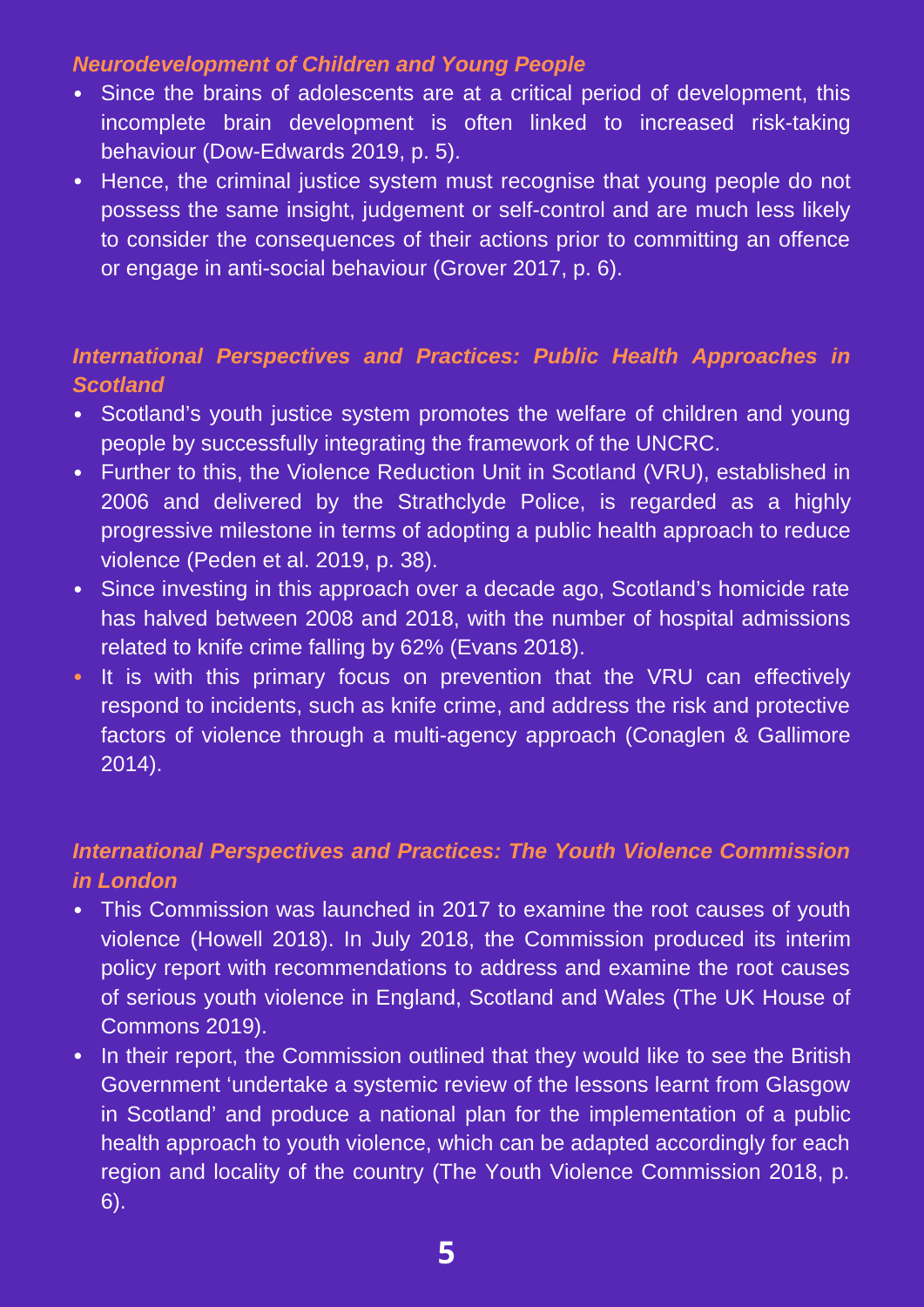#### *Children Experiencing the Criminal Justice System in Australia*

- According to the national UNICEF Children's Report (2018), the greatest risk faced by children and young people in Australia, is experiencing abuse or neglect from parents and families at home.
- Adverse childhood experiences (ACE's) are critical in examining the risk and protective factors of children and young people in conflict with the law. ACE's are potentially traumatic events that can have long-term impacts on a child in terms of their overall health and wellbeing (Sacks, Murphy & Moore 2014).
- Additionally, the trauma and abuse experienced by children and young people in Australia's youth detention centres highlights the need to reassess and restructure the youth justice system run by governments (Blagg 2008).
- Youth detention centres at Parkville and Malmsbury in Victoria have reported serious violations of human rights against young people which has subsequently led to low-level disruptive behaviour to highly-publicised riots.

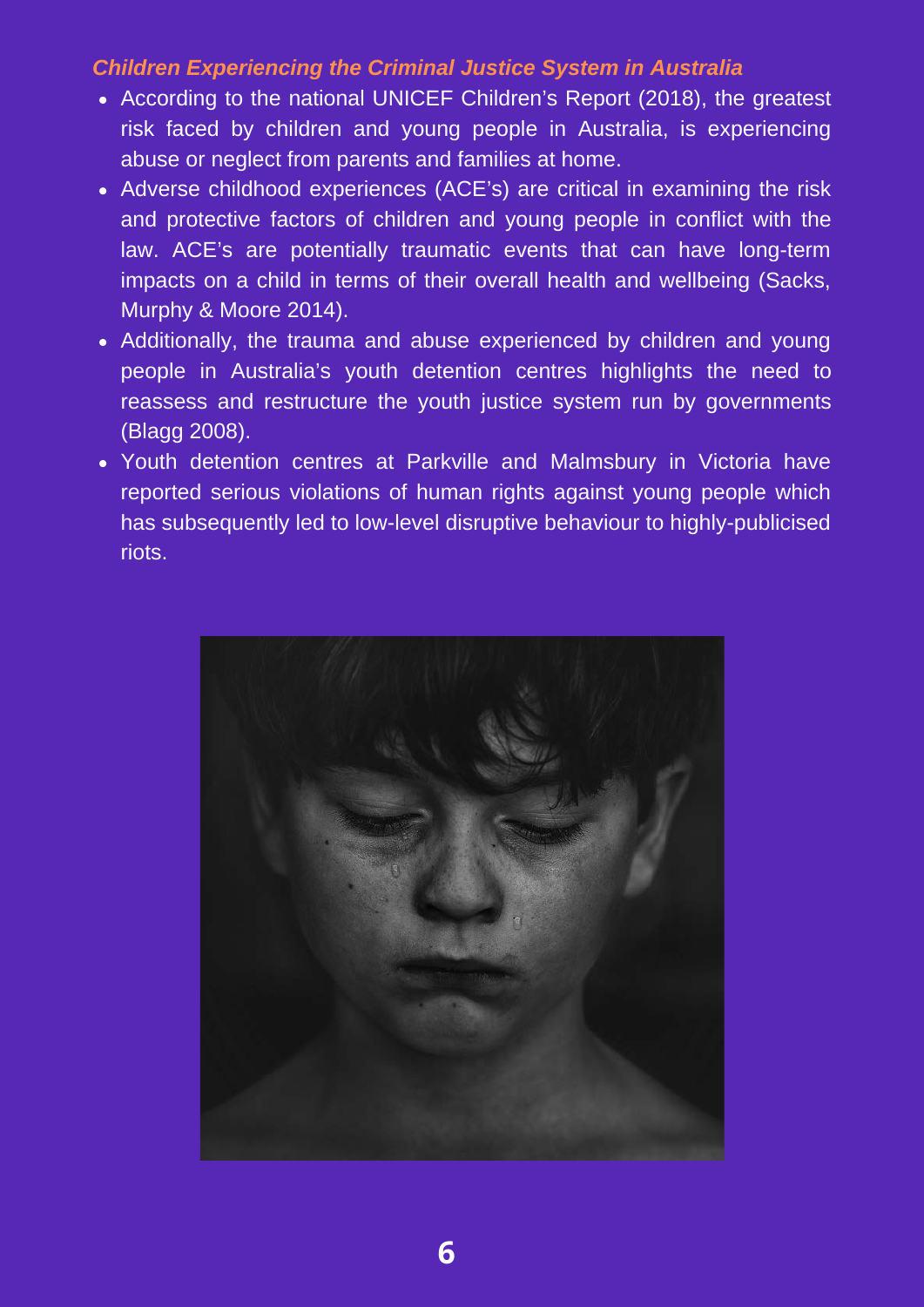#### *Overrepresentation of Indigenous Children in the Criminal Justice System*

- The disproportionately high level of Indigenous children aged between 10 and 17 years within the criminal justice system is a major challenge which confronts the Council of Australian Government's (COAG's) commitment to 'Closing the Gap' (The House of Representatives Standing Committee on Aboriginal and Torres Strait Islander Affairs 2011).
- Across Australia, it is evident that Indigenous children represent almost 54 percent of the children and young people who are placed into youth detention centres (Anthony 2018).
- To reduce this rate of incarceration, the Australian government must invest in more community-based approaches to address violence and reduce arrest and imprisonment rates among Aboriginal people (Anthony 2009).
- These long-term targets include: ensuring parental and family support; providing literacy and numeracy training and assisting young people to gain or regain their driver's licence while detained (Government of Queensland 2019, p. 29).

#### *Restorative Justice Practices*

- Restorative justice practices are an alternative to the formal criminal justice system (Lynch 2010, p. 161). By definition, restorative justice focusses on the
- rehabilitation of the offender by first accepting a level of responsibility for the harm they have caused to victims (Australian Institute of Criminology 2017).
- These practices require significant involvement and cohesion within the community so that incidents of crime can be transformed into 'positive opportunities of creating new relationships' through forgiveness (Walgrave 2011, p. 133).

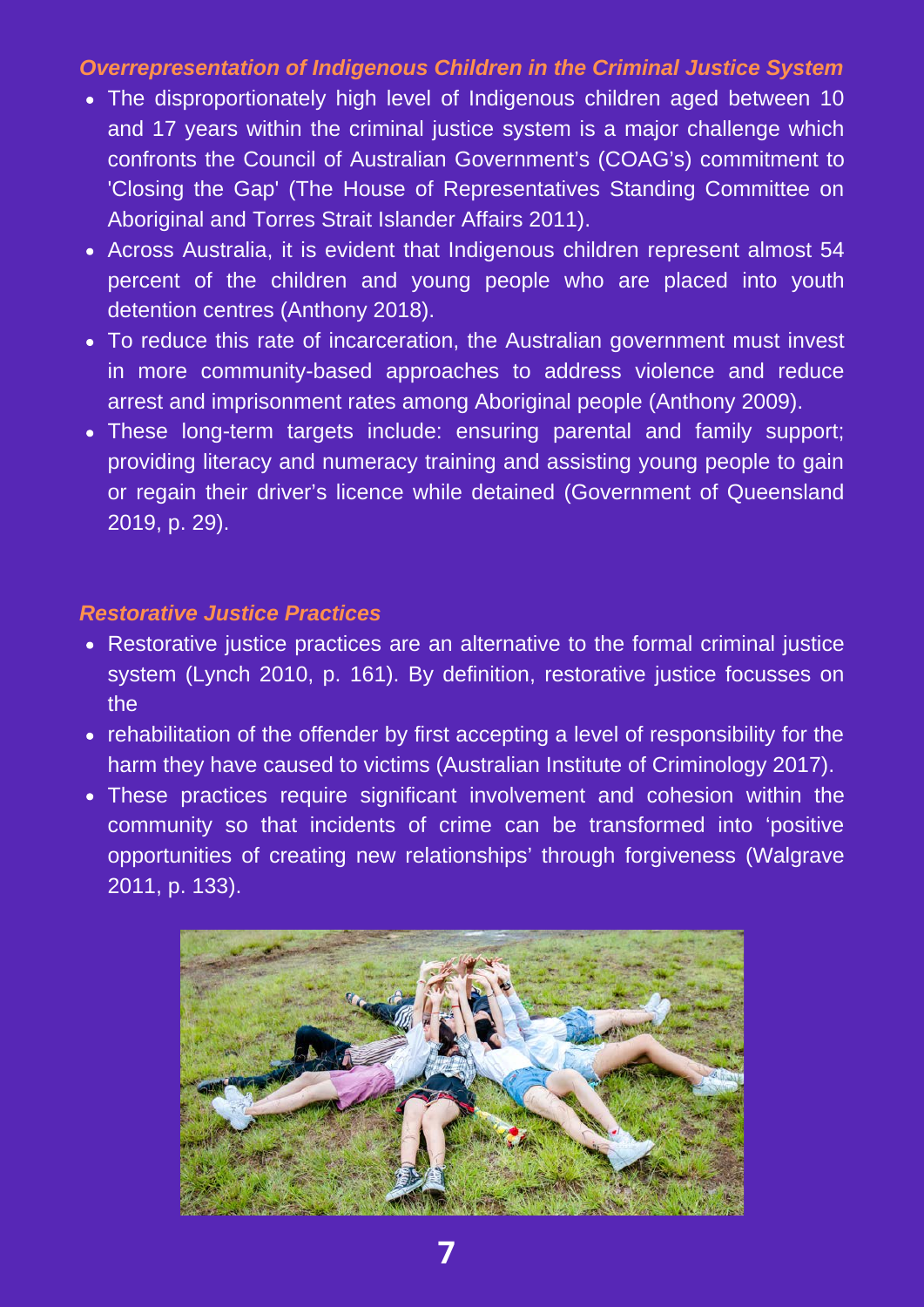#### *Shift from therapeutic to punitive – welfare to justice*

- In early 2018, there was a clear and distinct 'attitudinal change' in some parts of the Victorian community, including the Victorian parliament, away from rehabilitation and transformative optimism towards more punitive responses (Legal and Social Issues Committee 2018, p. 15).
- This change is evidenced on a global scale, as it has been reported in England and Wales that those who are most heavily exposed to punishment and surveillance within the youth justice system originate from some of the most disadvantaged neighbourhoods (Goldson & Muncie 2006, p. 222).

#### *The Rights of Children and the International Rights Instruments and Protections*

- The United Nations have recently released a new general comment which outlines alternatives to formal criminalisation and the principle that custody should be used a last resort and for minimal time frame (Grover 2017; United Nations 2019, para. 11).
- The Committee have also recommended several points of action, including raising the age of criminal responsibility to at least 14 years old in all countries and jurisdictions (United Nations 2019, para. 22; UNCRC October 2019).
- While some domestic laws have been amended to reflect the principles of the UNCRC, including Victoria and the Australian Capital Territory which have their own charter of rights, the Australian government has not properly enacted legislation which directly implements the UNCRC (Fernando 2013, p. 92).

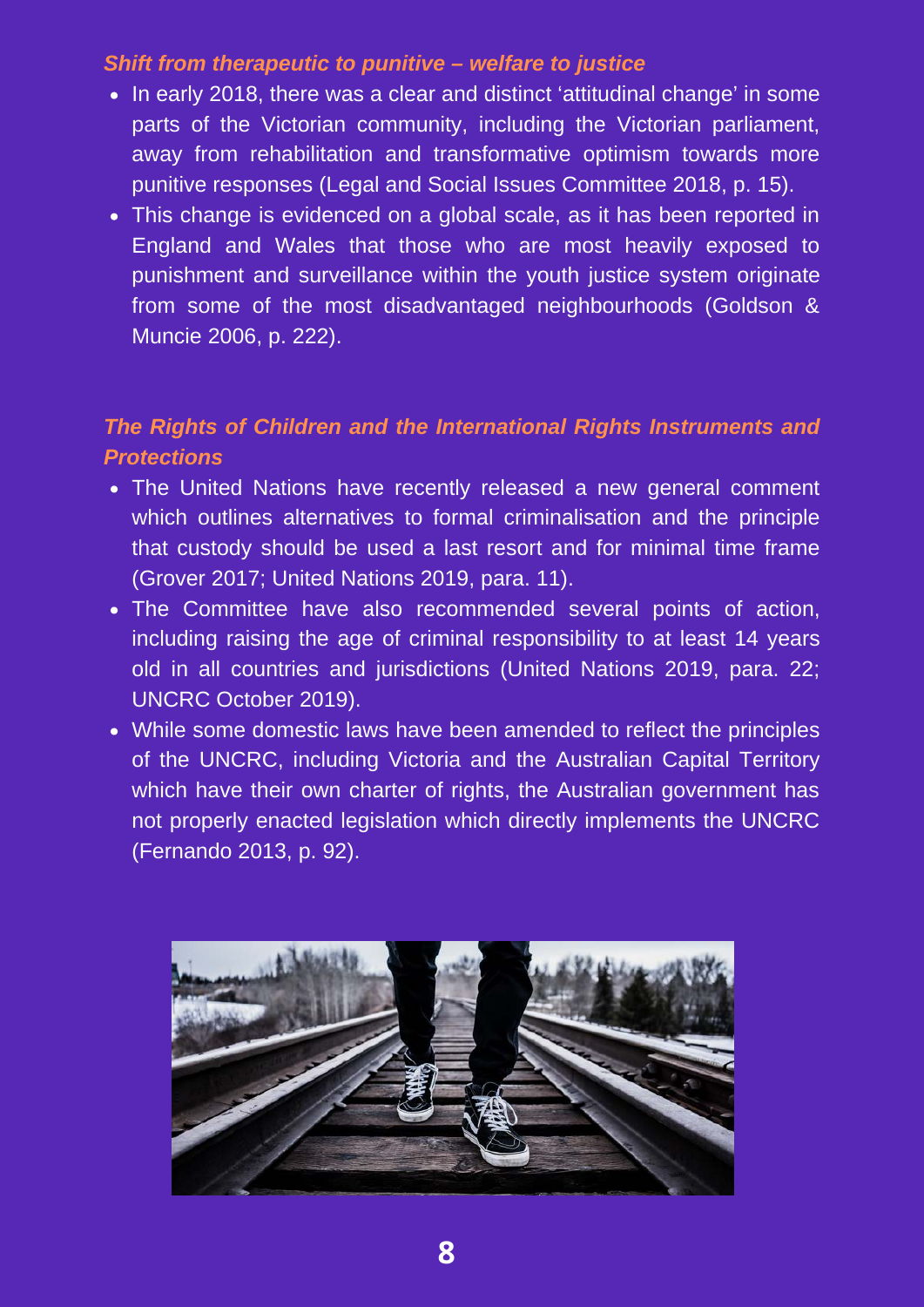## RESEARCH METHODOLOGY

This section presents a critical overview of the methods, approach and skills employed in the quantitative and qualitative research undertaken in this study, as well as the benefits and drawbacks of the methodology used. It will outline suggestions for much needed further future research in this area.

#### *Documentary Analysis*

- Many of the policy documents analysed in this research project are
- recommendations which provide a more holistic and informed understanding of the implemented legislations and how they aim to better protect the rights and address the needs of children and young people in conflict with the law.
- For the purpose of this study, a number of reports and policy documents from Australia and the UK were individually examined to understand the individual needs of children and young people in conflict with the law.
- These report inquiries and table recommendations therefore have the ability to promote a more progressive and holistic youth justice system and implement critical change within its youth justice system to support the needs and rights of children and young people (see Inquiry into Youth Justice Centres in Victoria 2018, Children's Rights Report 2017, National Framework for Protecting Australia's Children 2009-2020).

#### *Content Analysis*

- Content analysis offers researchers the opportunity to analyse descriptive and interpretive content (Graneheim & Lundman 2004) which can then be coded into several categories and common themes (Green 2008; Gordon 2018).
- Utilising a quantitative research method for this analysis, online newspaper articles published in Australia and the UK were reviewed over a six-month period between 1 February 2019 and 31 July 2019 using the NewsBank Media Database.
- The search terms were, 'public health responses youth violence', 'youth justice system', 'youth detention', 'youth violence' and 'therapeutic responses youth mental health'.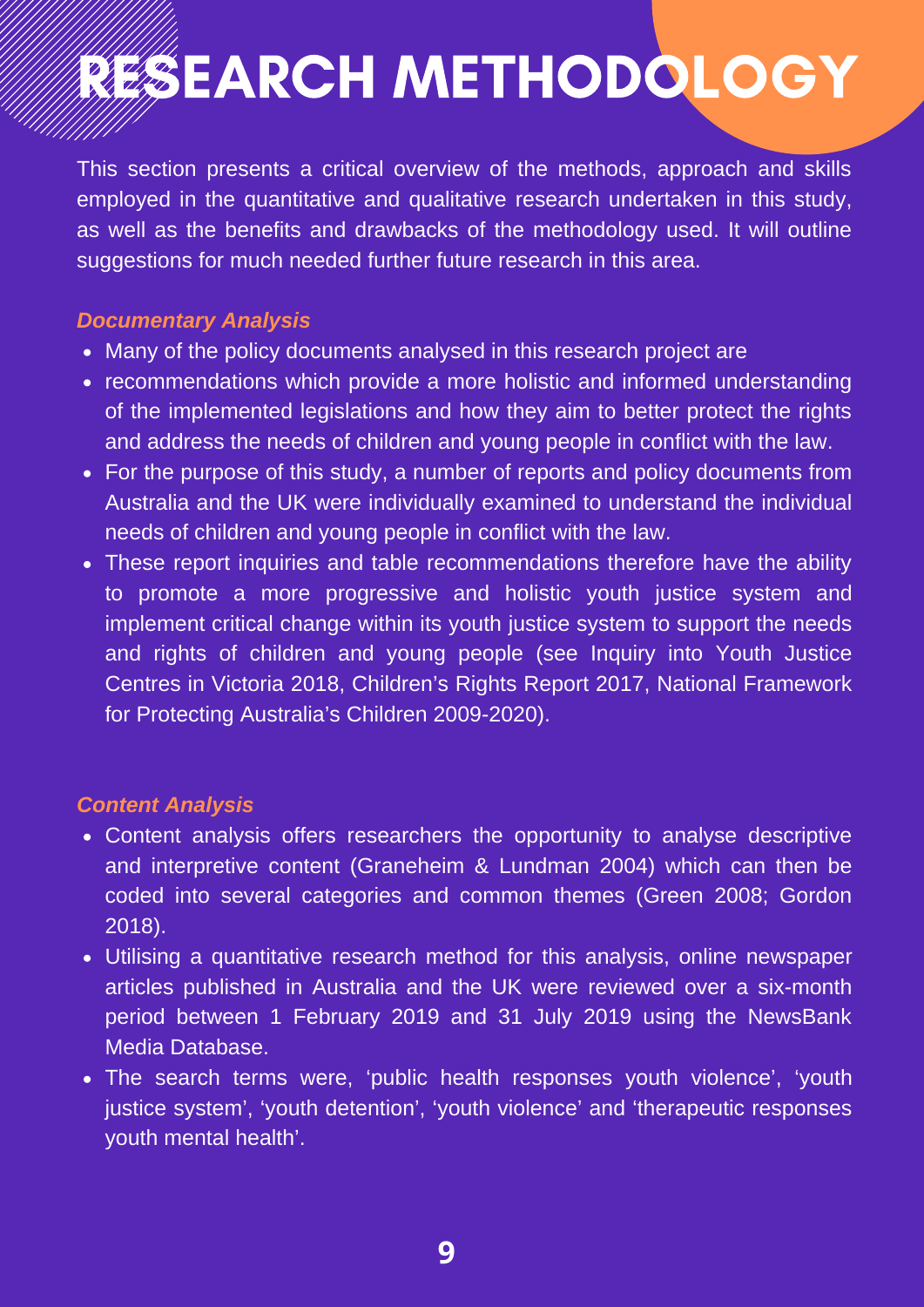• In total, there were 2,033 online newspaper articles sourced from the UK, and 1,319 from Australia when these several key terms were searched. NewsBank was the only search engine used to obtain online newspaper articles in relation to youth violence and public health models (see table below).

| <b>Countries</b>         | <b>Themes</b>                                             | Feb<br>2019 | Mar<br>$2019 -$ | Apr<br>2019 | May<br>2019 | Jun<br>2019 | $\mathbf{Jul}$<br>2019 | Total |
|--------------------------|-----------------------------------------------------------|-------------|-----------------|-------------|-------------|-------------|------------------------|-------|
| <b>United</b><br>Kingdom | <b>Public</b><br>Health<br>Responses<br>Youth<br>Violence | 3.          | 21              | 49 9        |             | 6.          | 9                      | 97    |
|                          | Youth<br>Justice<br><b>System</b>                         | 73.         | 77.             | -91         | 85 -        | -58.        | 41                     | 425   |
|                          | Youth<br>Detention                                        | 58          | 79 -            | $48 -$      | $46 -$      | -52         | -38                    | 321   |
|                          | Youth<br>Violence                                         | 293.        |                 | 485 431     | 287         | 305         | 232                    | 2,033 |
| Australia                | Therapeutic<br>Responses<br>Youth.<br>Mental<br>Health    | 32          | 42 34           |             |             | $32 -$      | 22.                    | 199   |
|                          | Youth<br>Justice<br><b>System</b>                         | 73.         | 83.             | 61          | 128         | 110         | 65.                    | 520   |
|                          | Youth<br>Detention                                        | 87          | 95.             | 90          | 154         | 130         | 92.                    | 648   |
|                          | Youth<br>Violence                                         | 184         | 225             | 217         | 303 -       | 229 -       | 161                    | 1,319 |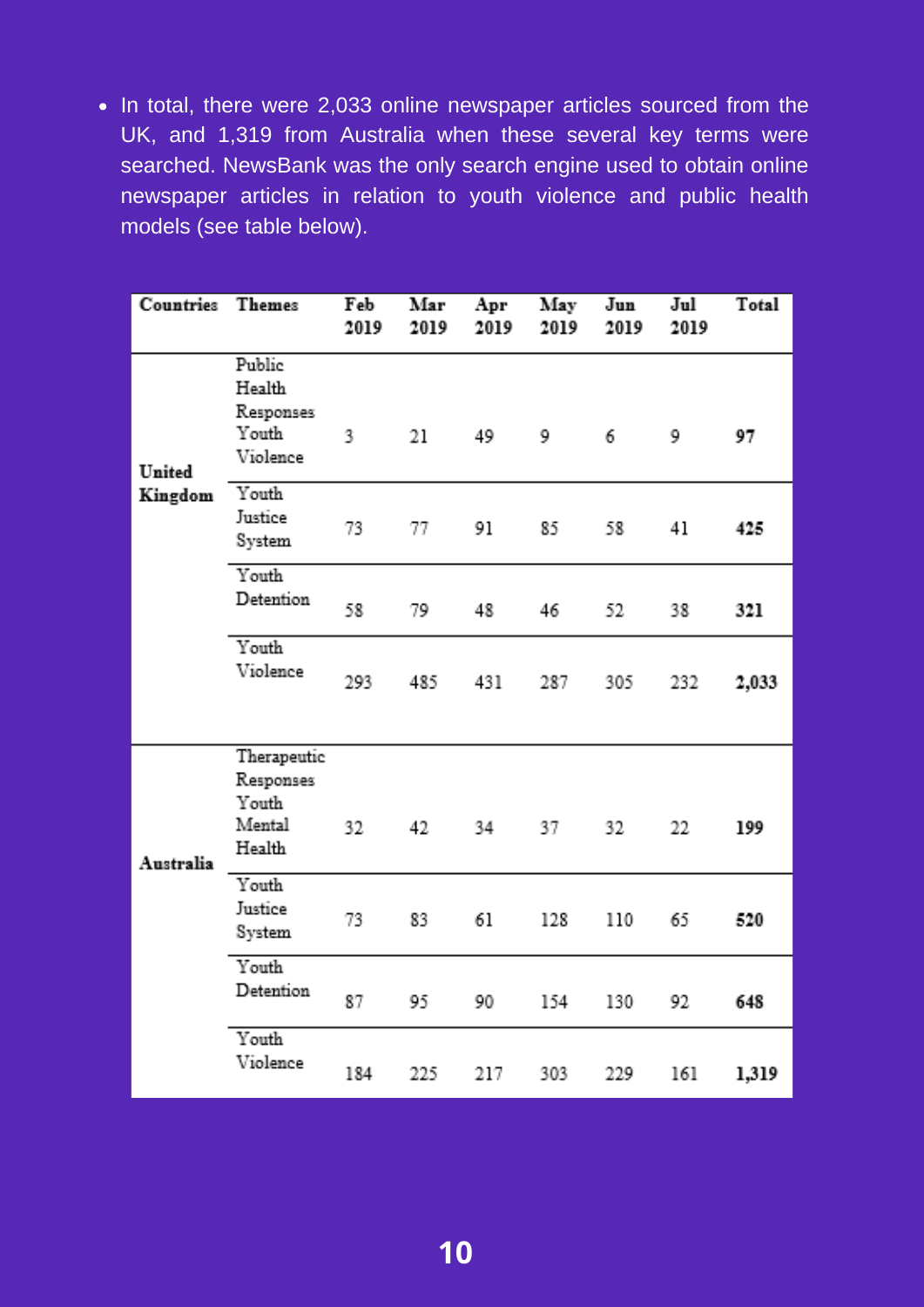#### *Discourse Analysis*

- Discourse analysis is the study of naturally occurring language in any social context (Shaw & Bailey 2009). Using this method primarily analyses the language used throughout online media coverage in both Australia and the UK and examines how stigma and social exclusion is reinforced through negative stereotyping of children and young people in conflict with the law.
- However, due to time restrictions, the media and discourse analysis was limited to online newspaper articles which only contributes to a small proportion of the media accessed, especially with the increase in electronic media (Cannon 2011).
- Hence, with a larger timescale for the project, this would enable the research to provide a more rounded understanding of how children and young people in conflict with the law are portrayed, represented and subsequently treated due to media coverage and reporting in Australia and the UK.

#### *Semi-Structured Interviews*

- During the fieldwork period, 25 semi-structured interviews were conducted with practitioners, policymakers, politicians and academics involved in the youth justice debate. All interviews were conducted during the months of June and July in 2019.
- The use of semi-structured interviews was employed by the researcher as a qualitative method (see Appendices 3, 6 and 7). Semi-structured interviews are valuable as they allow researchers to explore subjective viewpoints and to gather in-depth accounts of people's experiences (Flick 2009).
- Each interview was timed between 45 minutes to an hour and was conducted at a place and time of mutual convenience for Australian participants; and via Skype or WhatsApp for UK participants.
- The chief investigator of the research project, Dr. Faith Gordon, was able to provide contact details for most of the interviewees from the UK, including their email address and mobile phone numbers, as most of the participants are from the International Youth Justice Network.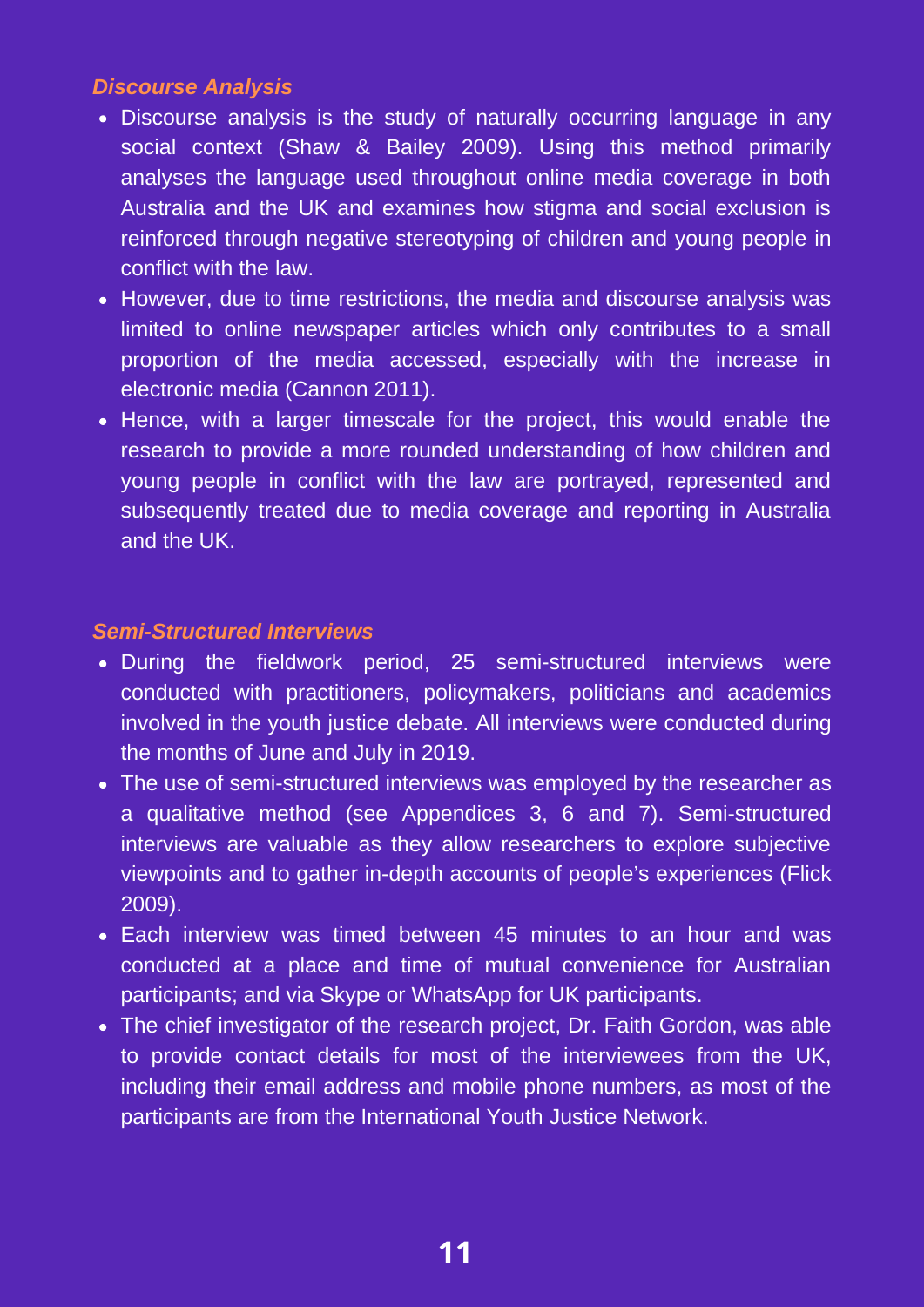#### *Analysis and Presentation of Findings*

- Overarching themes or ideas are crucial for the overall analysis of the data and the conclusions which can be extracted from it.
- Braun and Clarke (2013) suggest that unlike many qualitative methodologies, thematic analysis is not tied to a particular
- epistemological or theoretical perspective, which therefore makes it a very flexible method.
- Studies, such as Green's (2008), Gordon's (2018), Lynass' (2012) and many others, utilise a thematic analysis to identify
- meaningful patterns in the data which address the overall research questions.



#### *Ethical Considerations*

- This research project (MUHREC ID #19723) received approval from the Monash University Human Research Ethics Committee on 22 May 2019 prior to the commencement of data collection.
- Prior to the commencement of the interview, participants were emailed an explanatory statement which outlined the purpose and steps of the research, along with a copy of a consent form which outlined that their interview would be recorded using a digital recording device and that they would also have access to their interview transcript should they request it.
- After the interviews had been recorded on a digital recording device, only members of the research team had access to the final transcripts which was digitally stored on the Monash server and hard copies under lock and key in the Supervisor's office.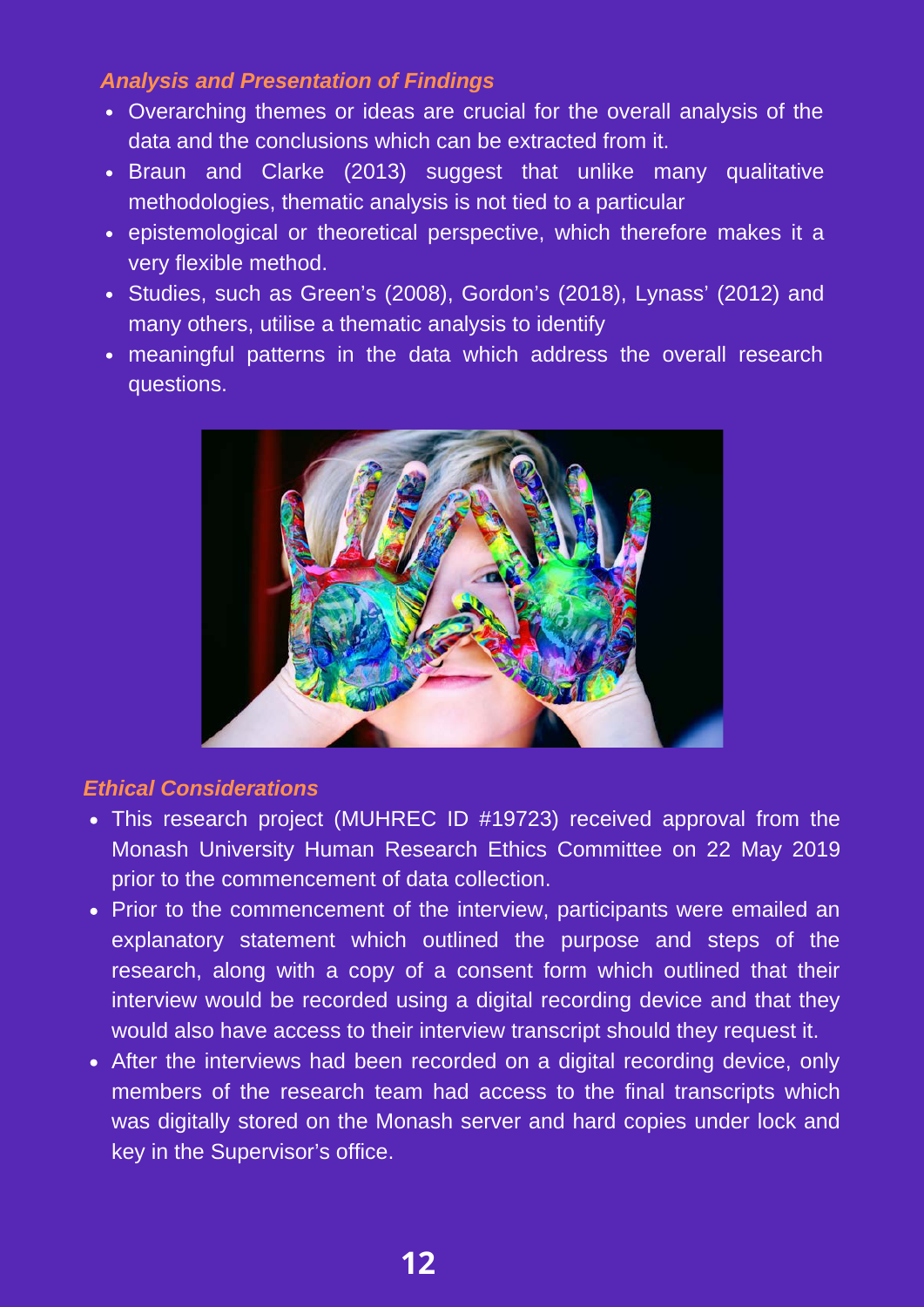#### *Positives and Drawbacks of Utilising the Methods*

- The qualitative methods utilised in this research project are useful for collecting data which address the outline of the study and the research questions involved.
- When conducting interviews with participants from the UK, the use of Skype proves to be an invaluable tool for any project as they allow the researcher to involve participants regardless of where they are in the world (Lo Iacono, Symonds & Brown 2016).
- Lastly, it is important to consider that this methodology and collection of data does not engage with children and young people in conflict with the law directly.
- According to Drake, Fergusson and Briggs (2014, p. 23), directly interviewing youth participants and analysing accounts of their own experiences can offer critical perspectives' on the benefits and limitations of the youth justice system's current policies and practices.
- However, there are ethical complexities which not only can complicate the criminal justice system access processes (Fitz-Gibbon 2017), but it can also significantly delay the research project.

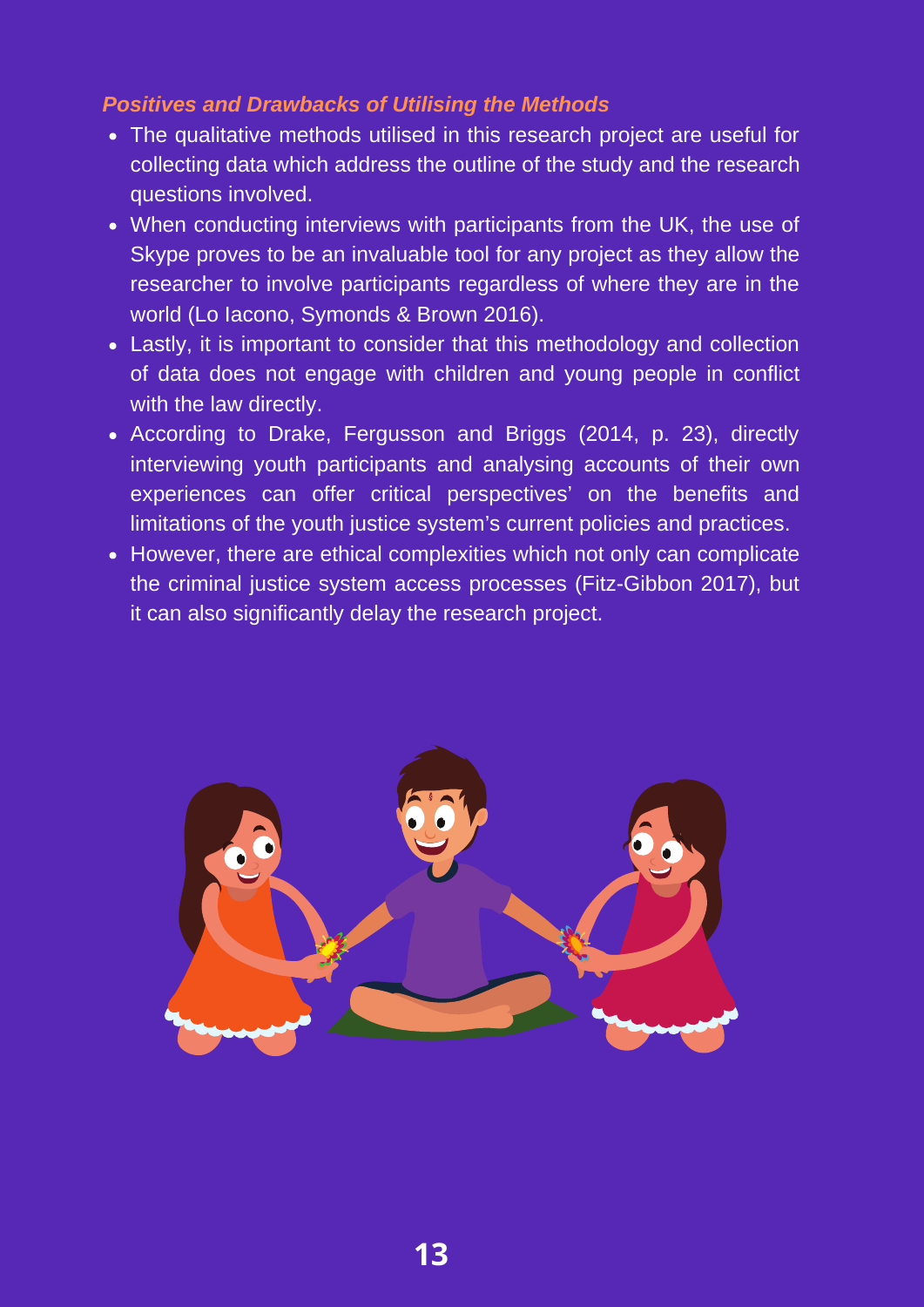## SUMMARY OF KEY FINDINGS

This section critically analyses international practitioners', policymakers' and academics' perspectives of youth involvement in violence, which as previously discussed, is often perpetrated and amplified through media coverage and political discourse.

#### *Youth Violence*

- A public health approach to violence involves identifying the risk factors and social determinants which increase or decrease the risk of youth violence (Walden & Wall 2014). Several of the interviewees typically mentioned the premise of youth violence and offending in society without being prompted by a direct question on violence.
- When reflecting on utilising a public health model approach to address youth violence, it was argued that violence should ultimately be, 'viewed as a disease that can be inoculated against and prevented if the right interventions are put in place at the right time' (ACADEM1).
- The implications of these constructions provide evidence that the public health approach is designed to prevent the, 'root causes of the violence… and address those root causes before the violence emerges' (ACADEM1).
- As stated by the same participant, this can be achieved by viewing this issue through a multi-agency lens: 'it…views violence as, not just a criminal justice issue, but a public health issue that can be reduced through problem-solving and through multi-agency approaches…' (ACADEM1).
- These comments reveal the need to identify and address the predictors of youth violence, including histories of family violence, low socioeconomic statuses and gang affiliations, before it emerges (Hawkins et al. 2000, p. 2). Additionally, specific types of violence were raised; in particular, gang violence.
- There is widespread public perception that 'youth gangs' are a major problem in Australia, specifically in Victoria (White 2004). This is reinforced by media images of groups of young people framed as 'gangs' involved in youth violence (Gordon 2018, p. 92).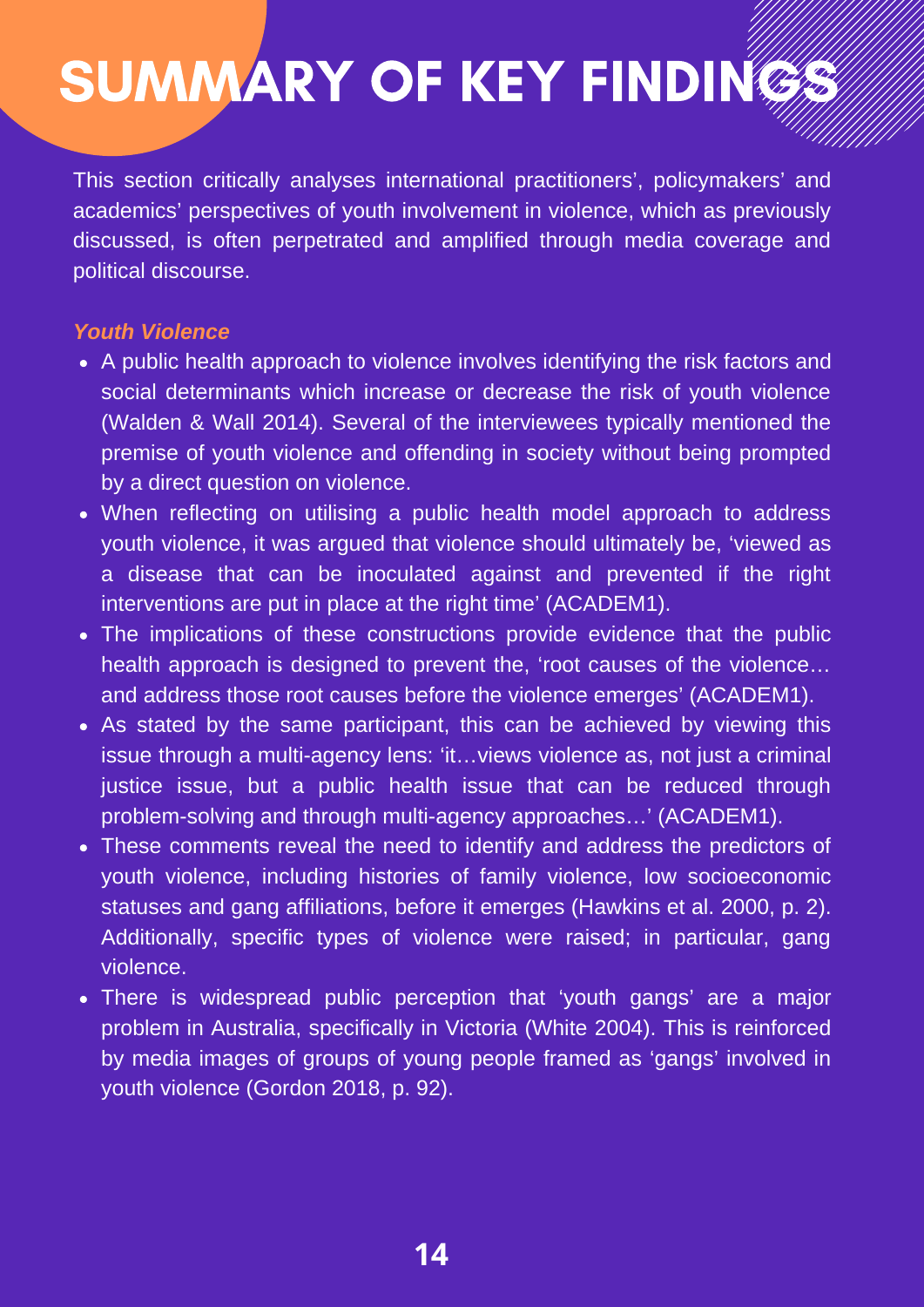- Another interviewee notably commented on the prevalence of, 'xenophobia
- towards young gangs' (LAWY1) in Victoria which has the potential to socially marginalise and exclude children and young people.
- In the UK, this correlation between violence and the construction of youth gangs was also uncovered, with one participant stating that, 'the response of the government and the media was that violence meant gangs' (SUPT1).
- Interviewees also discussed their thoughts on the effectiveness of youth detention centres in Australia. It is maintained by researchers, such as Cunneen, Goldson and Russell (2016), that youth custody should be considered as a last resort and as the international children's rights instruments outline, for the shortest possible time, under Article 37(b) of the UNCRC.
- One academic suggested that instead of incarcerating children and young people, the youth justice system in Australia, needs to be, 'providing alternatives to sentences of detention and changing the way we think about youth detention' (ACADEM8).
- Another participant referred to the inhumane conditions many young people experience when detained: 'there's still a lot of talk about young people's violence when they're locked up…one of the problems is it's such an unnatural situation that they're in … it's not surprising that they lash out' (ACADEM4).
- One participant also shone light on the incidents which occurred in a Victorian youth detention centre at the end of 2016: 'another real milestone point was the riot or disturbance inside Parkville Youth Justice Centre in November of 2016' (COMM1).
- During this time, it was reported that several detainees had climbed on the roof and caused significant damage to the Parkville youth justice precinct (O'Brien & Fitz-Gibbon 2018).
- Furthermore, it is evident that the current youth justice system in Victoria needs to take a greater look at what is being done in the UK, particularly in Scotland, to ensure that children's needs are addressed, and their marginalised voices are heard.
- Although the public health model is certainly, 'in its infancy' (ACADEM10) in England, the general theme extracted from the interviews was the need to implement more problem-solving strategies and approaches which are, 'multiagency and…multi-faceted' (ACADEM9) and can ultimately respond to youth involvement in violence.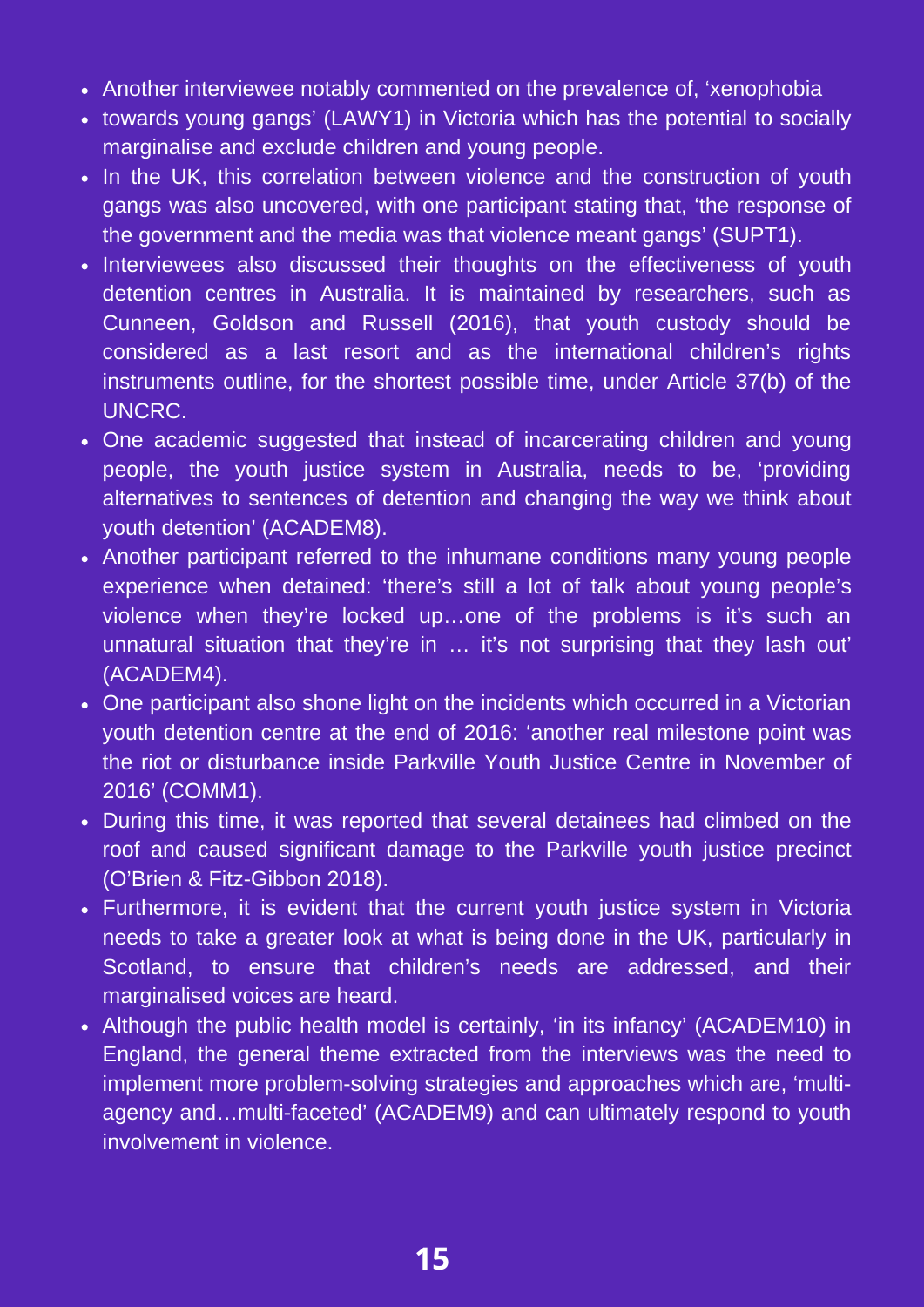#### *Media Representations*

- According to Cohen (2011, pp. 2-3), the most recurrent types of 'moral panics' in the UK have been surrounding youth culture, with young people's behaviour framed by society as 'deviant' or 'delinquent'.
- The discourse in the media to describe deviant youths has altered from being considered 'wayward' to more recently labelled 'evil' (Faucher 2009).
- As stated by one participant, major turning points in the media are often responsible for establishing dismissive and negative attitudes towards children and young people: 'it will always go back to the Bulger case…the public believe that some children are evil' (CEO1).
- Several participants from the UK identified the James Bulger case, where a 2-year-old boy was brutally murdered by two 10-year-old boys, Robert Thompson and Jon Venables in February 1993.
- One academic stated that, 'The James Bulger case in the 1990s was a turning point where young people began to be viewed as potentially dangerous' (ACADEM1).
- This case prompted successive interventions which were 'tough on crime, tough on the causes of crime' (Jones & Newburn 2002) and engrained the idea into the people's mind that every child killer must be either 'a monster' or 'born bad' (Watt 1996; Green 2008).
- One Australian participant commented on language of the media, including the stereotypical labels used to demonise children and young people: 'inherently bad…thugs…violent monsters…those are all words I have seen used in the headlines about these children and young people' (COMM1).
- This finding highlights that media coverage of children and young people in conflict with the law is, 'scare mongering' and 'detract[s] from us going through with appropriate responses' (LAWY2).
- As previously outlined in this dissertation, the difference in the 'perception' and 'reality' of children and young people's involvement in crime confirms the media's pre-occupation with portraying youth as a 'threat' to society (Schissel 1997; Glover 1984; Gordon 2018).
- In discussing the actual statistics of youth crime in comparison to the media's agenda, one academic from Victoria asserted that: 'there's not a massive increase in youth crime…the media latches onto that so that there is fear mongering…' (ACADEM4).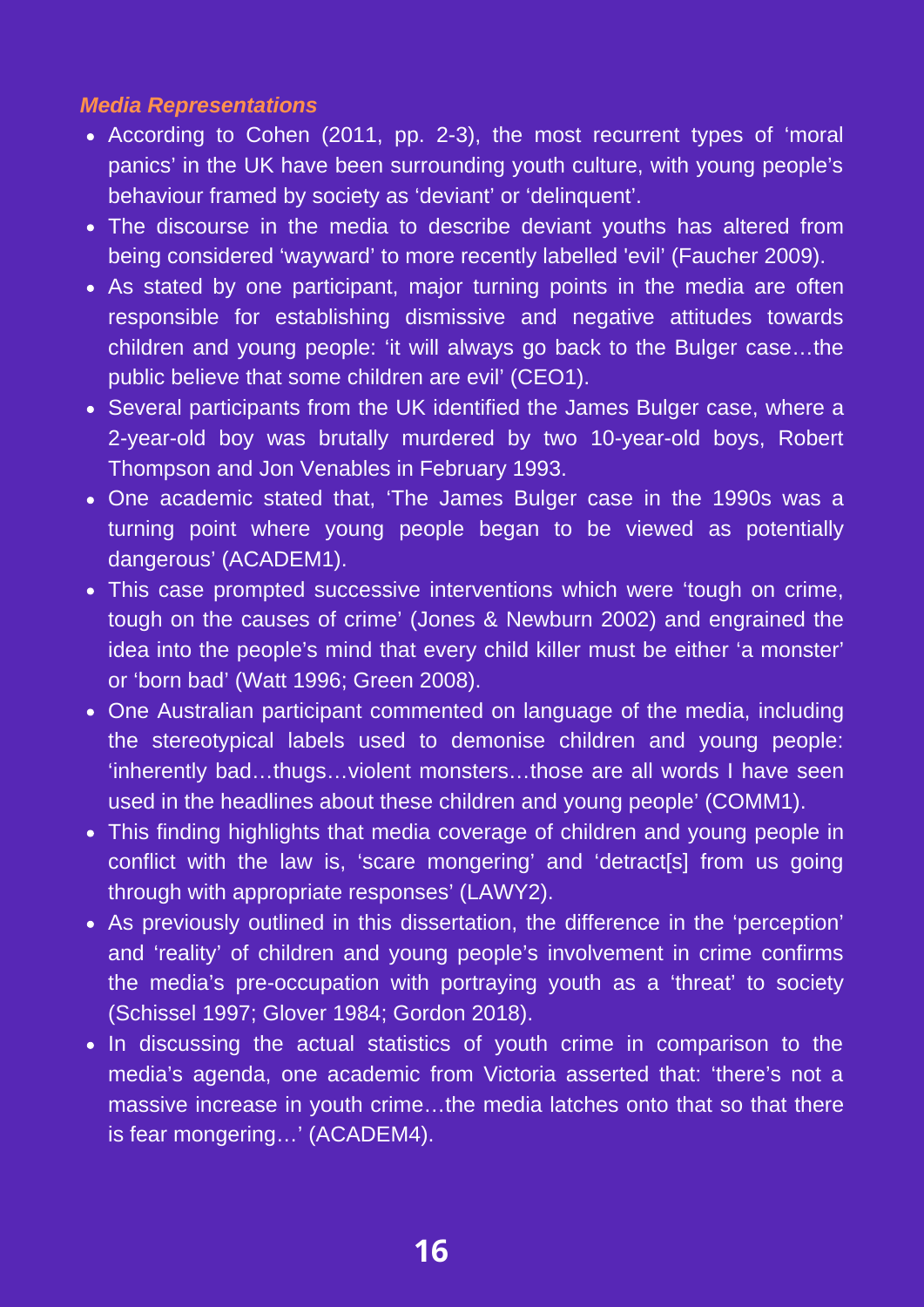- According to the Crime Statistics Agency in Australia, Victoria had the lowest number of violent youth incidents and rate per 100,000 in 10 years (Crime Statistics Agency 2019).
- One participant acknowledged that the key role of media outlets is to invoke fear within the misinformed public by, 'taking a very small statistic and blowing it out of proportion' (ACADEM11).
- Another interviewee also highlighted various newspapers and media outlets which have focussed on, 'car theft …and carjacking, especially in the Frankston, Carrum Downs area' (YW2).
- This finding relates to the research question around the stigmatisation of young people through the language conveyed by the Victorian media, which ultimately, 'exaggerates or overemphasises the nature of youth offending' (ACADEM8).
- A number of interviewees from the UK also acknowledged that, 'the media often are responsible for…glamorising bad behaviour between young people' (ACADEM10) and that, 'they don't necessarily want the truth … they want sensationalism' (ACADEM9).

#### *Politicians and Political Discourse*

- One Australian participant outlined that, 'in recent elections, one of the main arguments for Victoria was creating more prison beds because that'll fix our issues…' (YW1). This is a direct reference to the plans for a new youth justice system to be built in Cherry Creek in outer Melbourne, which is expected to be operational in 2021 (White et al. 2019).
- In response to this proposition, one participant asserted that, 'building a new prison in Cherry Creek is the opposite of what we really need' (ACADEM4). Hence, rather than investing in approaches which will therapeutically address the needs of children and young people, child prisons are expanding across Australia.
- Additionally, one interviewee from the UK recognised that, 'politicians have ... built structures like prison ... to deal with this issue' (ACADEM9). This is significant to the research as it highlights that youth custody centres are also prominent in the UK and therefore proliferates a, 'heavy, punitive harsh response to young people' (ACADEM7).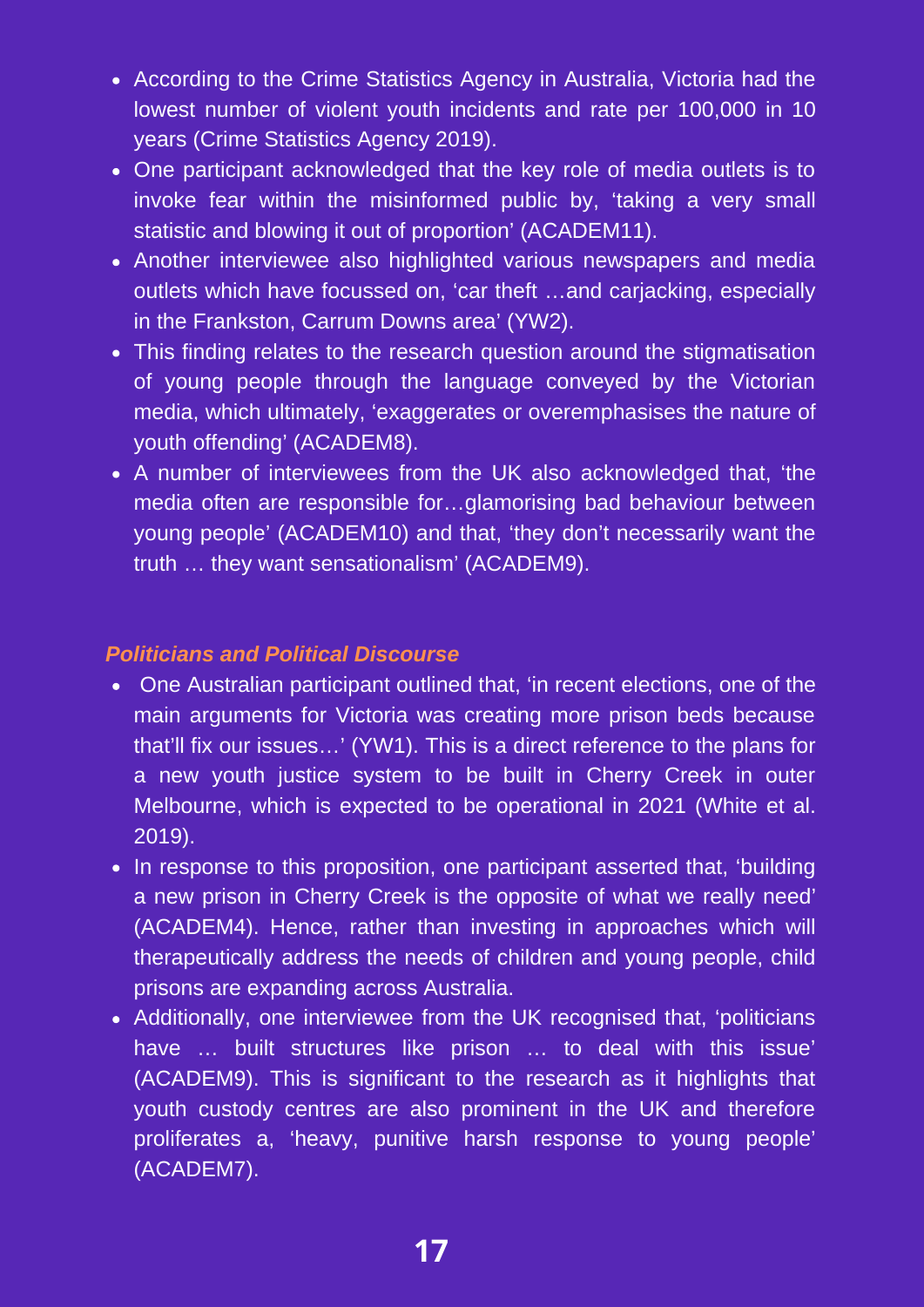- It is evident that political discourse around children and young people in conflict with the law has a direct impact on this marginalised population in terms of how they are portrayed, represented and subsequently treated (Gordon 2018, p. 26).
- One interviewee argued that the discourse is typically, 'managed around an imagined punitive…that holds the ballot paper strings' (ACADEM7). This therefore prompts a 'right-thinking' mindset (Cohen 1972, p. 9) within a misinformed society who typically, 'want quick results' (YW3) in response to youth crime.
- According to several interviewees, the government needs to implement an, 'alternative to criminalisation', which, 'brings to the forefront the considerations of having social determinants' (ACADEM8).
- Therefore, governments must adopt a public health framework, which incorporates a, 'robust child protection system…strengthens diversion' (ACADEM12) and undermines law and order responses to youth crime (Reiner 2007, p. 327).

#### *ACE's, Trauma and realities for young people*

- Adverse Childhood Experiences (ACEs) are highly traumatic events or situations which occur during childhood and adolescence (Safeguarding Board for Northern Ireland 2018, p. 15).
- In the 25 interviews conducted with youth justice professionals from Australia and the UK, it was evident that many recognised the impact of trauma and how it can be manifested in criminal or anti-social behaviour.
- A senior lawyer based in Victoria also observed that, 'trauma and adverse experiences are only further compounded through that time in custody' (LAWY2).
- This finding is reflective of the association between criminal behaviour and the experience of trauma or maltreatment as a child or young person (Yick 2013).
- Additionally, Cashmore (2011, p. 36) highlights that the youth justice system must acknowledge and respond to their needs and trauma
- by ensuring that children and young people have access to appropriate support services.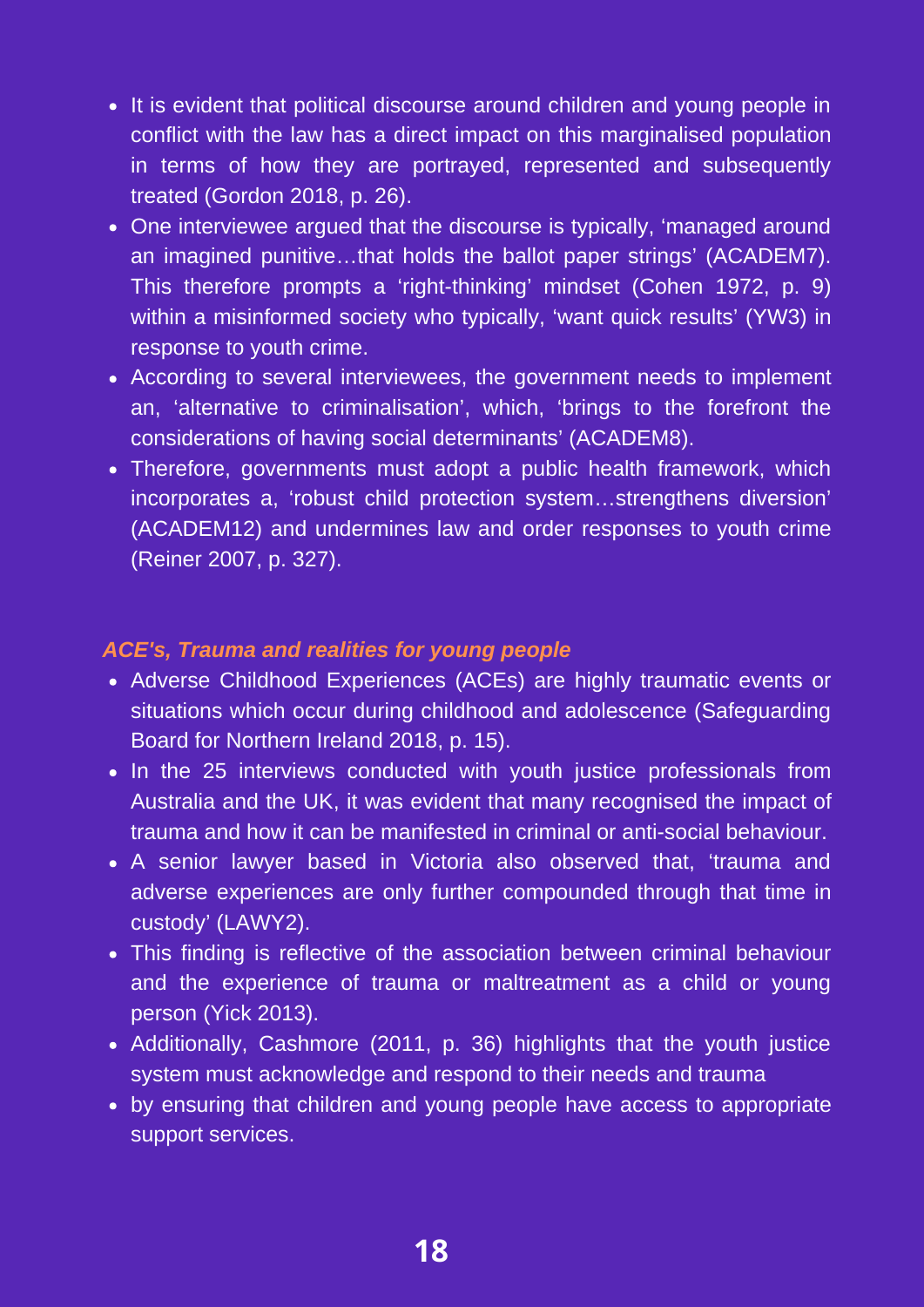- Furthermore, several youth justice advocates stated that the criminal justice systems in both Australia and the UK must introduce practices which are trauma-informed, respond to risk factors and are dedicated in providing support to children who have previously suffered from systemic abuse and neglect (Bush 2018, p. 74).
- According to Wall, Higgins and Hunter (2016, p. 2), Australia has a distinct lack of consistency in the language and framework for implementing traumainformed models of care in child welfare services.
- Almost all of the responses from international participants commented on the success of a, 'trauma-informed' (ACADEM9) approach and how it has been welcomed, particularly in Scotland (Sweeney & Taggart 2018): '… adverse childhood experiences was something that was fundamental to the Scottish model being successful' (CEO4).
- While there is minimal evidence to suggest that adopting a trauma-informed approach has been successful in England, Wales and even Australia, it is clear that local agencies within these countries must adopt a more holistic approach to ensure that the young person's needs are contextualised within the trauma and adversity they have experienced (Bush 2018, p. 309).

#### *Punitive versus Restorative justice*

- As mentioned previously, the Legal and Social Issues Committee released a report in early 2018 which outlined a distinct move from a welfare to a justice approach, reflecting more punitive and 'quick-fix' responses to youth offending in Victoria (Fatouros 2016, p. 3).
- These key legislative changes, including amendments to sentencing laws and bail restrictions, was recognised by one Australian academic, who commented that: 'a law and order approach towards criminal justice has certainly led to more punitive approaches… sentencing and bail orders don't really take adequate consideration of how that impacts on children' (ACADEM8).
- The increased number of children and young people detained in Victorian youth detention centres is intimately linked to the 'recent changes in bail laws and associated practices' (McMahon 2019, p. 2).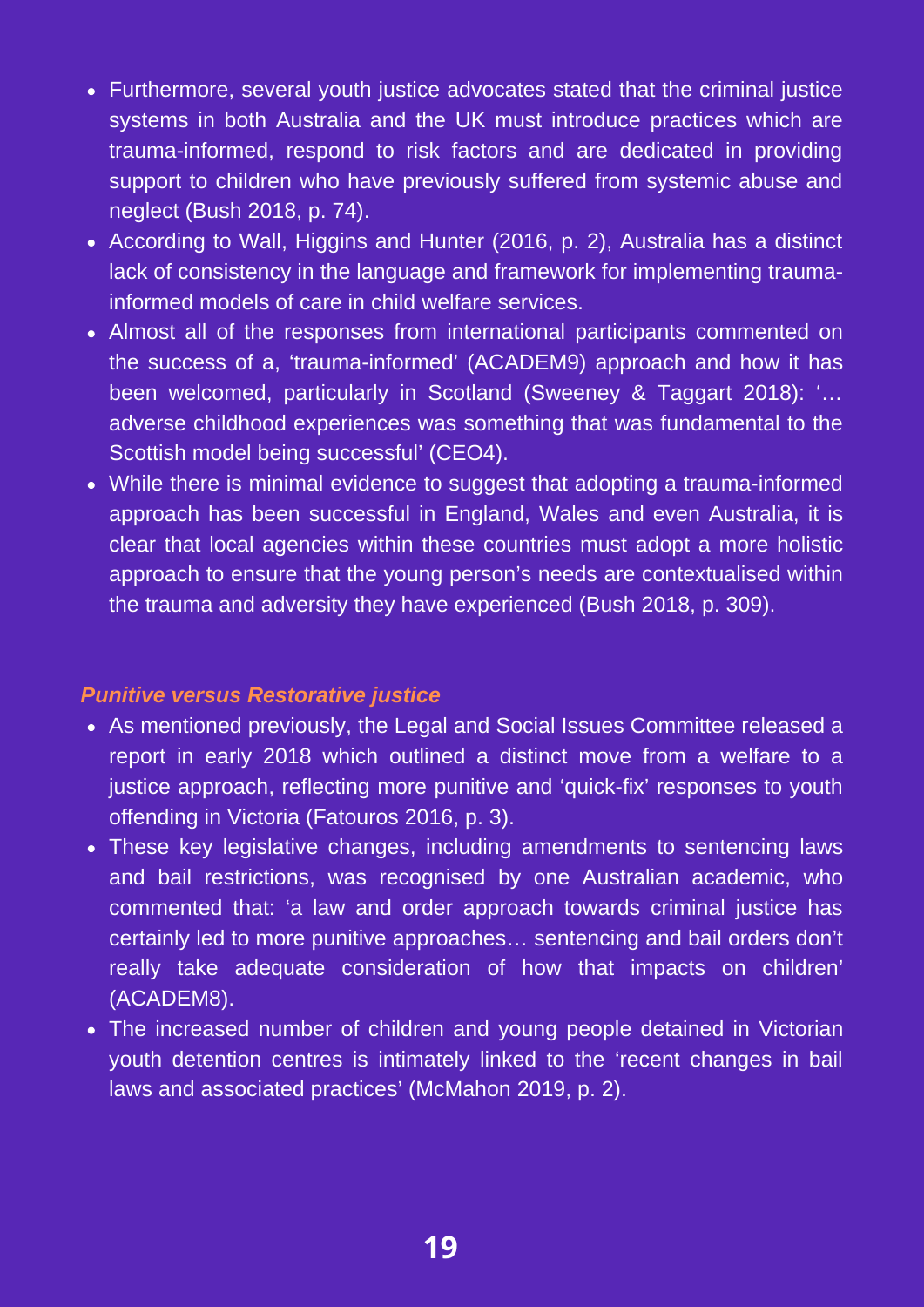- Within Australia, some examples of restorative justice approaches include youth conferencing and family group conferencing, which are both managed either through a diversionary youth conference directed by the prosecutor for less serious offences or through a court-ordered conference (Muir 2014, pp. 6-7).
- One participant from Victoria acknowledged that: 'we've had group conferencing in our youth justice system for quite a long time… Magistrates certainly talk about examples of group conferencing and how they've had such a significant positive impact on the young person' (COMM1).
- However, despite these claims of success across the youth justice system, several Australian interviewees also argued that, 'restorative justice has been significantly under-utilised in Victoria' (ACADEM4) and that, 'there's so much more potential for it to be used more widely in Victoria' (ACADEM7).
- Hence, based on these findings, it is evident that the Victorian government needs to apply restorative justice practices more consistently, as well maximise these vital resources in order to reduce recidivism rates amongst children and young people in conflict with the law.

#### *Public Health Approach*

- For over two decades, many child-welfare advocates and researchers have recognised the value of utilising a public health approach in response to children and young people in conflict with the law (Higgins 2014, p. 40).
- While there is limited evidence of a public health model being applied within Australia, this section will comparatively examine the perspectives of international youth justice professionals and determine if a public health approach, which is currently being advocated in Scotland, is the most appropriate model in moving forward.
- One participant based in Victoria, also confirmed that, '…a public health approach is one that looks at a more preventative, early response' (ACADEM11).
- A participant from the UK introduced the concept of a, 'risk and protective factor paradigm' (ACADEM6), which suggests why certain groups of children and young people are more or less likely to become victims of crime.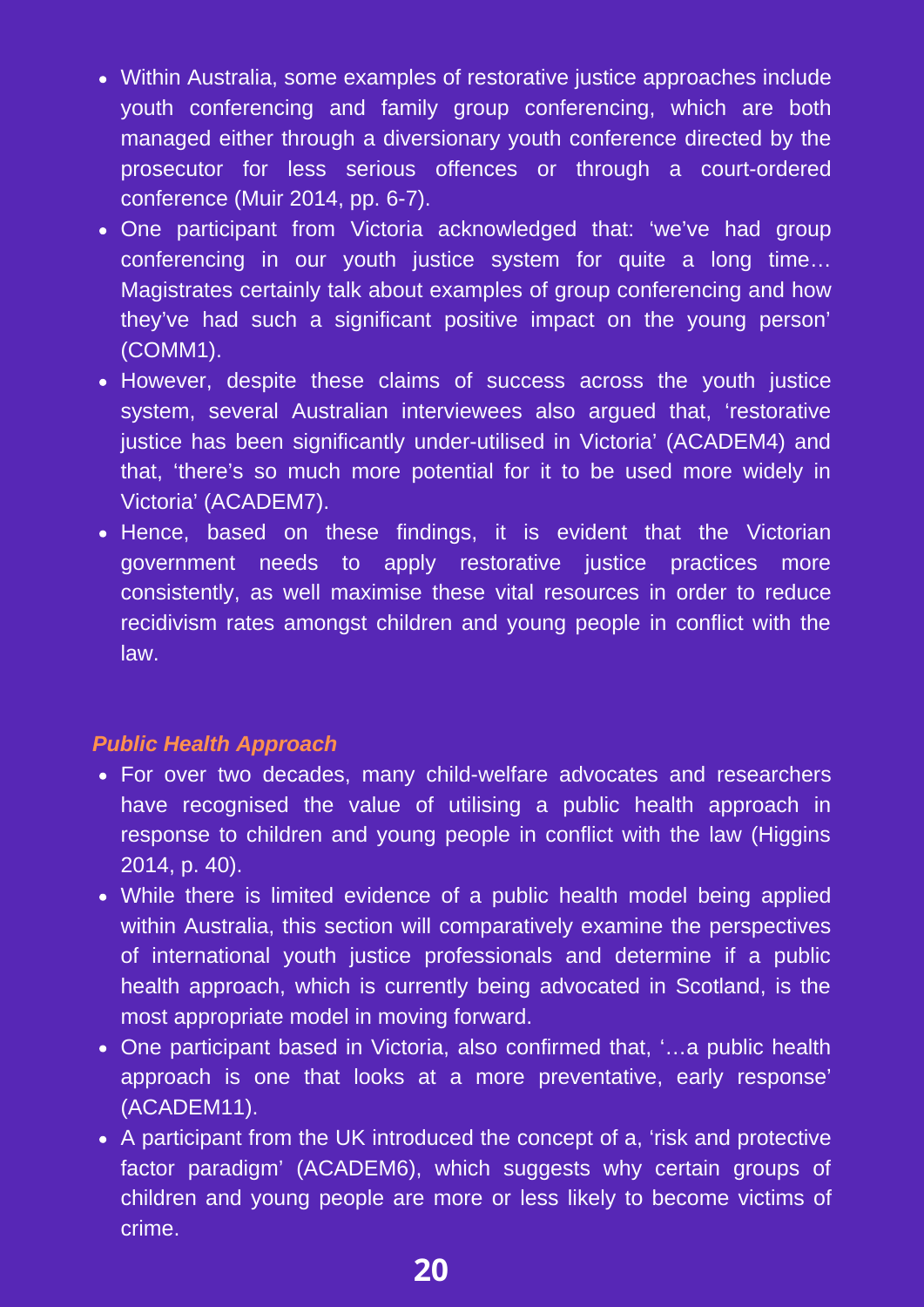- Furthermore, in response to this finding, one academic recognised the importance of incorporating these contextual factors into youth justice policies at an international level: 'a public health model [is] one that brings to the forefront the considerations of having social determinants…that the contact around the youth justice system is the reason for young people committing offences' (ACADEM4).
- Another participant from London, acknowledged that a public health approach is, 'inclusive of all parts of society…it's the bridge between our health, our police, our social care, the community and the children…it all works together' (CEO3).
- This further supports the integration of a holistic approach which requires different governments and agencies to collaborate and co-operate together to achieve shared goals for children and young people.
- Hence, the general consensus from participants, particularly those based in the UK, was that the public health approach in Glasgow, Scotland is a significantly progressive step in reducing and preventing violent crime.

#### *Children's Rights*

- In examining significant violations of children's rights, one participant from the UK highlighted that, 'the crucial thing is to respect children's rights, including the UN Convention on the rights of the child' (CEO2).
- One Australian lawyer also recognised that, 'there is no uniformity across Australia, even though Australia is bound by the Convention on the Rights of the Child' (LAWY2).
- Another participant mentioned that the importance of human rights are often downplayed and ignored once children and young people come into conflict with the criminal justice system and that, 'children lose their universal rights in the eyes of some professionals, the system anyway, once they break the law' (ACADEM9).
- The UNCRC has observed that Victoria's youth justice system 'requires substantial reforms for it to conform to international standards' (CRC 2012; CRC October 2019).
- A report submitted by the Australian Government to the UNCRC in January 2018 did not express an intention to raise the minimum age of criminal responsibility, despite the recommendation made by the UNCRC in 2005 and 2012, that Australia should raise the age 'to an internationally acceptable level' (Law Council of Australia 2018, p. 30; CRC October 2019).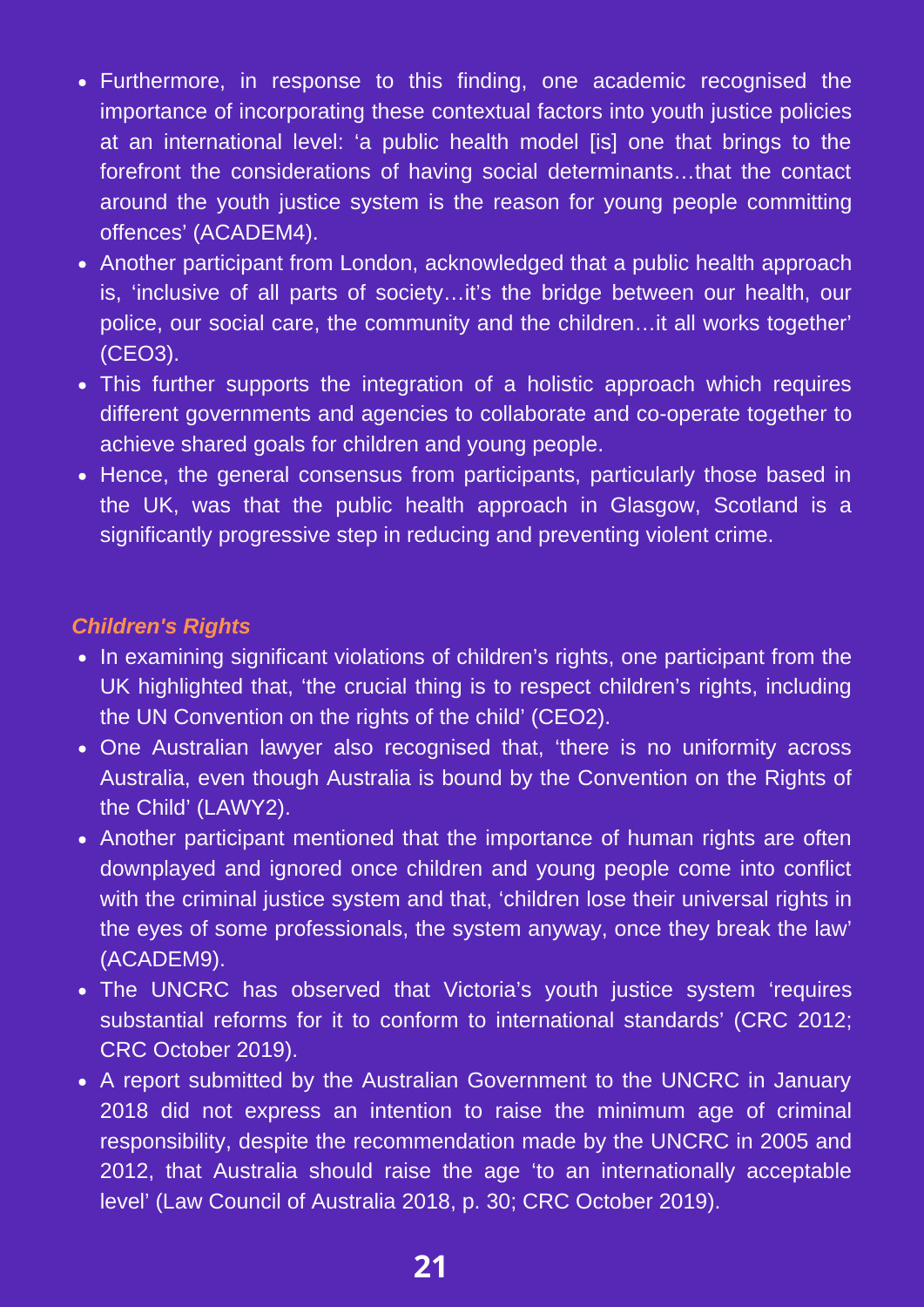- In response to this evidence, one Australian academic commented: 'with the UN Convention on the Rights of the Child…we're signatory to that… it's just a joke that we continue to lock up children who are 10, 11, 12 years old' (ACADEM7).
- Previous research within both Australia and the UK has highlighted the need to raise the age of criminal capacity to 14 years old (O'Brien & Fitz-Gibbon 2017; McGuinness 2016).
- In order to deliver and uphold best international practice, one participant strongly asserted that, 'respecting human rights, particularly for children in conflict with the law really does require us to raise the criminal age of responsibility' (ACADEM4).
- One participant argued that to ultimately achieve this, policymakers need to, 'teach children about their human rights and you ensure that they have a voice' (ACADEM6) so that children's rights are explicitly recognised and implemented within the criminal justice system.

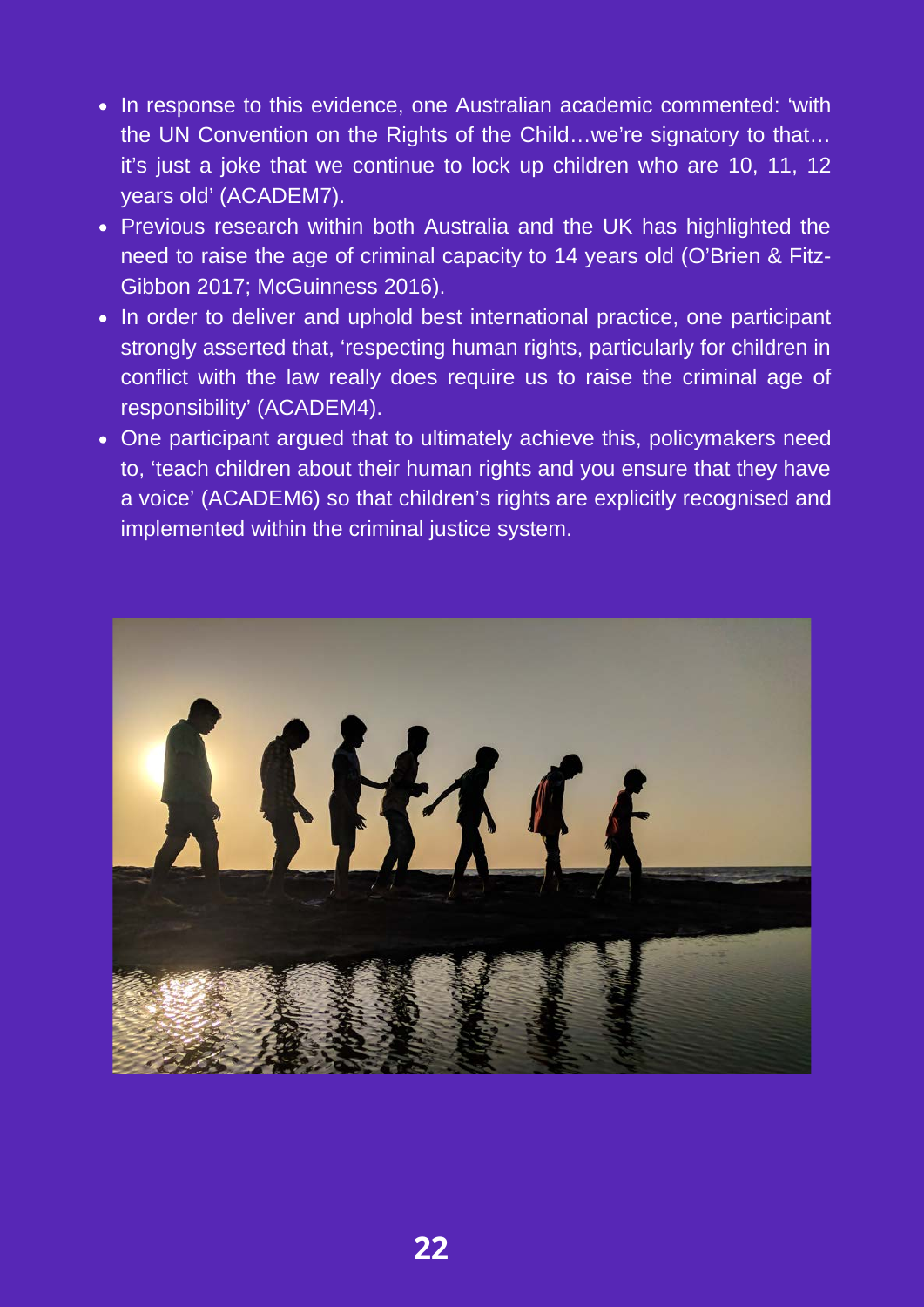### **CONCLUSION**

- Furthermore, the knowledge gained from this study will contribute to a better understanding of the policies and practices in youth justice systems across Australia and the UK and from the perspective of academics and practitioners and whether the systems are adequately responding to the needs and treatment of children and young people involved in the criminal justice system.
- While a proportion of participants within the youth justice debate felt that the application of a public health approach to youth violence would present significant challenges, it was revealed that these multi-faceted responses are critical in addressing the individuals needs and overarching rights of children and young people.
- The data analysis presented in this study has provided a foundation of recommendations for future reforms, outlining that we must continue to critique and assess the relevancy of a public health approach to prevent youth violence in order to encourage more 'child-friendly' practices at an international level.
- Hence, based on the emergence of these findings, this research has demonstrated the strong correlations existing between the social determinants of health and children and young people's involvement in violence.
- In taking this research forward, policymakers and practitioners within Australia and the UK must critically consider the voices of children and young people and ultimately integrate their views and perspectives into the legislations and criminal justice processes which affect them.

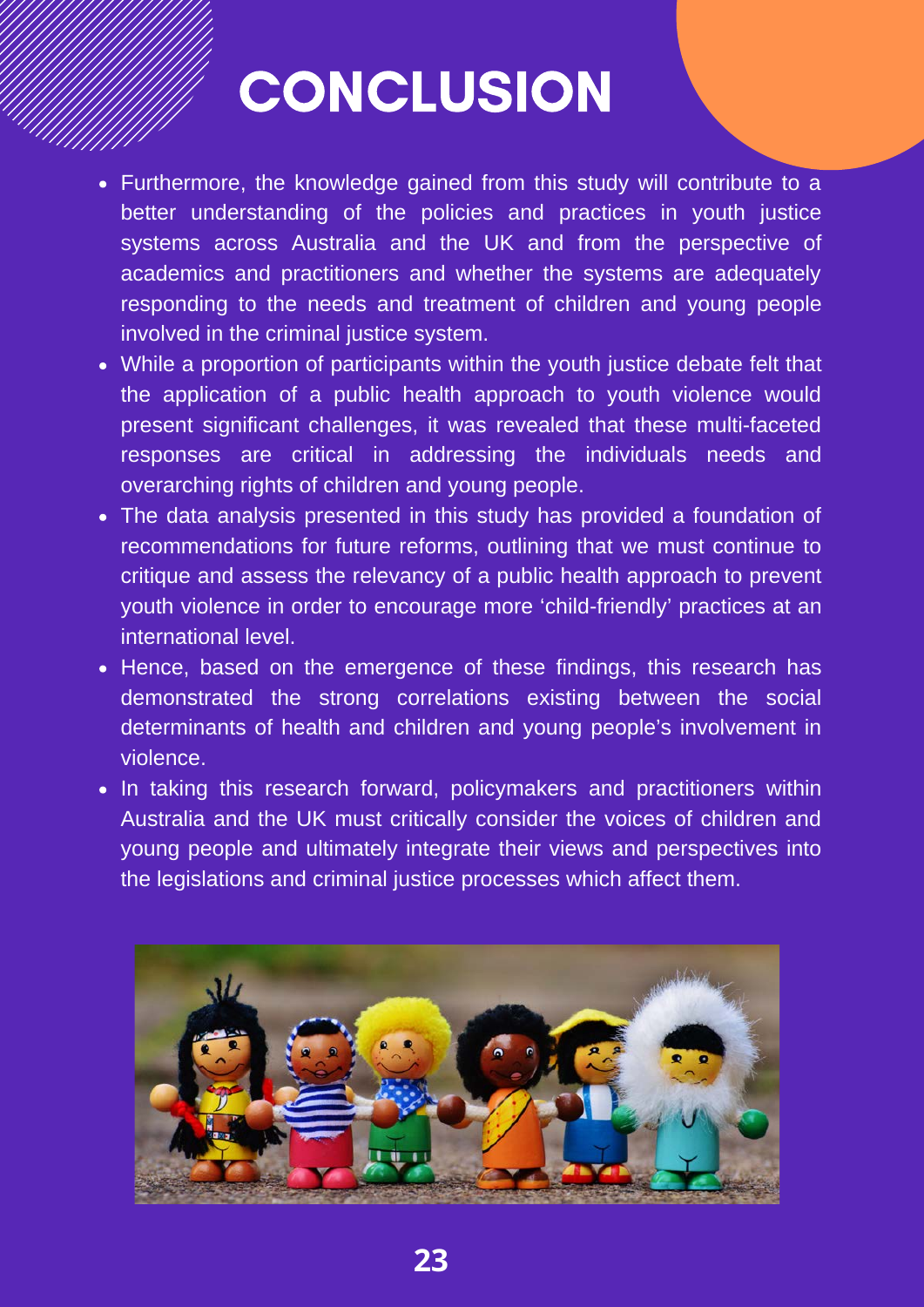### REFERENCES

Anthony, T 2009, 'Governing crime in the intervention', Law Context: A Socio-Legal J, vol. 27, p.90.

Anthony, T 2018, 'Northern Territory's youth detention regime are notably silent on the over-representation of Indigenous children in these systems', SBS, viewed 3 September 2019, https://www.sbs.com.au/news/the-feed/why-are-so-many-indigenous-kids-indetention-in-the-nt-in-the-first-place

Australian Human Rights Commission 2017, Children's Rights Report 2017, viewed 4 August 2019, https://www.humanrights.gov.au/sites/default/files/document/publication/AHR C\_CRR\_2017.pdf

Australian Institute of Criminology 2017, Restorative Justice in Australia, viewed 10 August 2019, https://aic.gov.au/publications/rpp/rpp127/restorative-justice-australia

Bessant, J & Hil, R 1997, Youth, Crime & the Media: Media Representation of and Reaction to Young People in Relation to Law and Order, National Clearinghouse for Youth Studies, Hobart.

Blagg, H 2008, Crime, Aboriginality, and the Decolonisation of Justice, Sydney, New South Wales, Australia: Hawkins Press.

Bush, M 2018, 'Addressing adversity: prioritising adversity and traumainformed care for children and young people in England', London: The YoungMinds Trust.

Cannon, M 2011, Deviant youth in the news: A critical discourse analysis of media and participant social constructions of a contemporary moral panic, viewed 20 July 2019,

https://espace.mmu.ac.uk/576507/1/Miranda%20Cannon%20%28MMU%29 %202011.pdf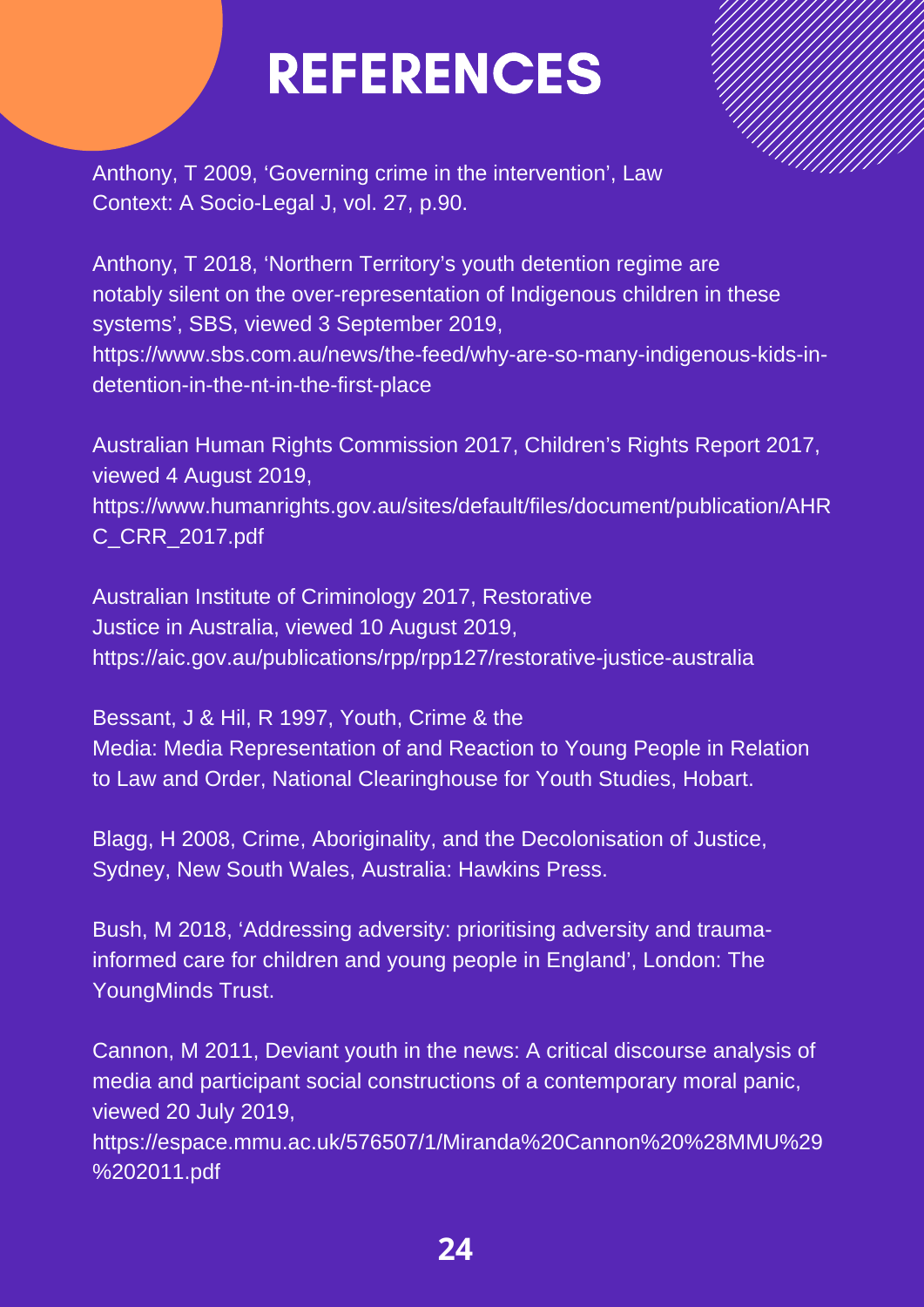Cashmore, J 2011, 'The link between child maltreatment and adolescent offending: Systems neglect of adolescents', Family Matters, vol. 89, pp.31-41.

Chibnall, S 2013, Law-and-order news: An analysis of crime reporting in the British press, Routledge, London.

Clarke, V & Braun, V 2013, 'Teaching thematic analysis: Overcoming challenges and developing strategies for effective learning', The psychologist, vol. 26, no. 2, pp.120-123.

Clifford, K & White, R 2017, Media and crime: content, context and consequence, Oxford University Press, Australia.

Cohen, S 1972, Folk Devils andMoral Panics: The Creation of the Mods and Rockers, Routledge, London.

Cohen, S 2011, Folk devils and moral panics, Routledge, London.

Committee on the Rights of the Child (CRC) 18 September 2019, General comment No. 24 (2019) on children's rights in the child justice system, viewed 23 September 2019,

https://tbinternet.ohchr.org/\_layouts/15/treatybodyexternal/Download.aspx? symbolno=CRC%2fC%2fGC%2f24&Lang=en

Committee on the Rights of the Child (CRC) 28 August 2012, Concluding Observations Australia, viewed 29 September 2019, https://tbinternet.ohchr.org/\_layouts/15/treatybodyexternal/Download.aspx? symbolno=CRC%2fC%2fAUS%2fCO%2f4&Lang=en

Committee on the Rights of the Child (CRC) 30 September 2019, Concluding observations on the combined fifth and sixth periodic reports of Australia, viewed 7 October 2019,

https://tbinternet.ohchr.org/\_layouts/15/treatybodyexternal/Download.aspx? symbolno=CRC%2fC%2fAUS%2fCO%2f5-6&Lang=en

Conaglen, P & Gallimore, A 2014, VIOLENCE PREVENTION: A PUBLIC HEALTH PRIORITY, viewed 15 September 2019, https://pdfs.semanticscholar.org/b2e3/7a693277e6b68961aa13bf34339c17f2 a74d.pdf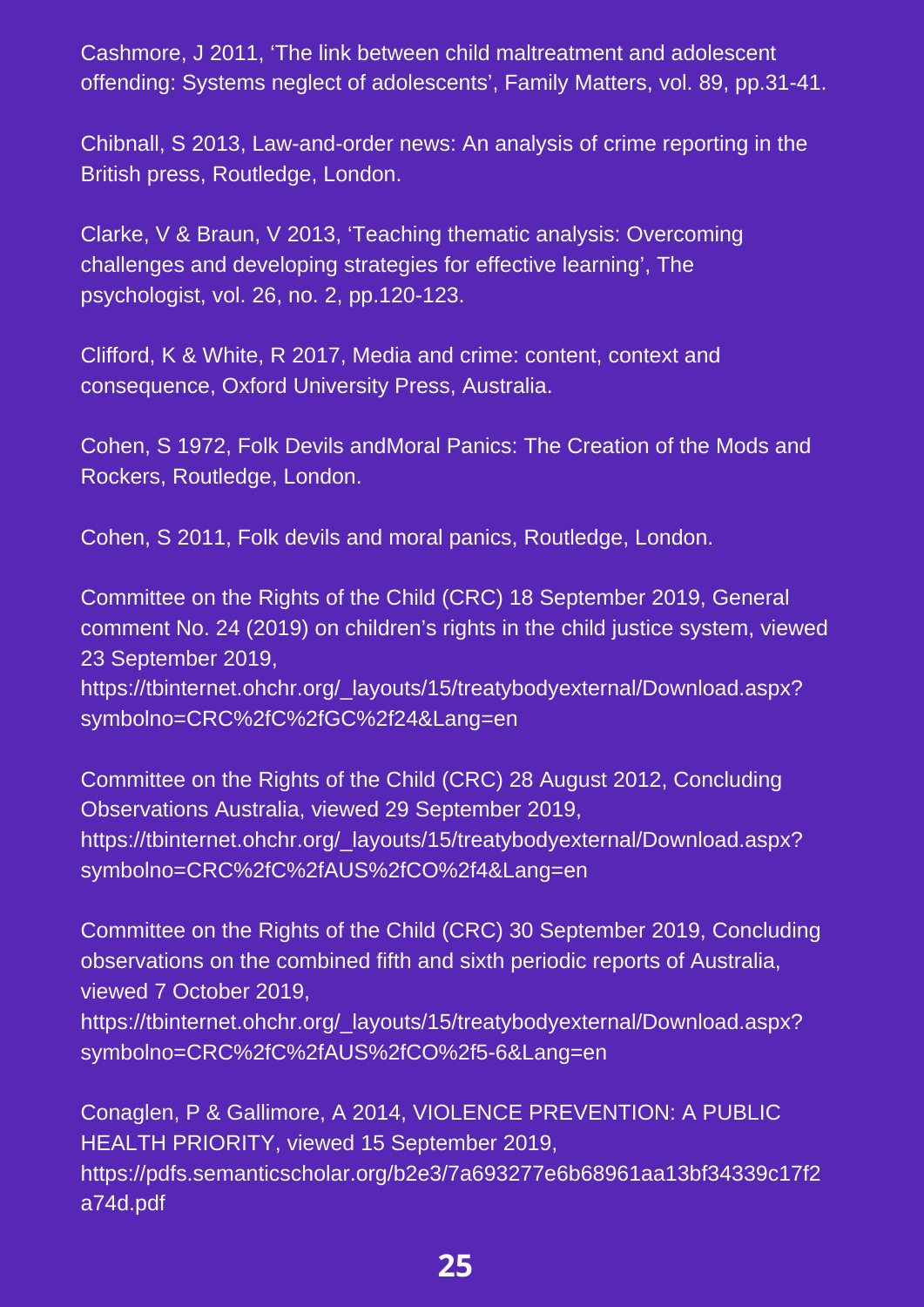Council of Australian Governments 2009, Protecting Children is Everyone's Business: National Framework for Protecting Australia's Children 2009–2020, viewed 10 September 2019, https://www.dss.gov.au/sites/default/files/documents/child\_protection\_framework.p df

Crime Statistics Agency 2019, Spotlight:

Youth Offending in Victoria Year Ending 31 March 2019, viewed 7 September 2019, https://www.crimestatistics.vic.gov.au/crime-statisticshistorical-crimedatayear-ending-31-march-2019/spotlight-youth-offending-in

Cunneen, C, Goldson, B & Russell, S 2016, 'Juvenile justice, young people and human rights in Australia', Current Issues in Criminal Justice, vol. 28, no. 2, pp.173- 189.

Curiel, R.P. & Bishop, S.R. 2018, 'Fear of crime: the impact of different distributions of victimisation', Palgrave Communications, vol. 4, no. 1, p.46.

Dow-Edwards, D, MacMaster, F.P, Peterson, B.S, Niesink, R, Andersen, S & Braams, B.R 2019, 'Experience during adolescence shapes brain development: From synapses and networks to normal and pathological behavior', Neurotoxicology and teratology, vol. 76, p.106834.

Drake, D.H Fergusson, R & Briggs, D.B 2014, 'Hearing new voices: Re-viewing youth justice policy through practitioners' relationships with young people', Youth Justice, vol. 14, no. 1, pp.22-39.

Evans, L 2018, Tackling knife crime in Scotland – 10 years on, viewed 28 September 2019, https://civilservice.blog.gov.uk/2018/05/24/tackling-knife-crime-inscotland-10-years-on/

Fatouros, H 2016, 'Is our youth justice system really broken', paper delivered at the Castan Centre for human rights law conference, 27 July 2016, Melbourne, viewed 2 September 2019, https://www.legalaid.vic.gov.au/about-us/news/is-our-youth-justice-system-reallybroken-helen-fatouros-speech-castan-centre-conference

**26** Faucher, C 2009, 'Fear and loathing in the news: a qualitative analysis of Canadian print news coverage of youthful offending in the twentieth century', Journal of Youth Studies, vol. 12, no. 4, pp.439-456.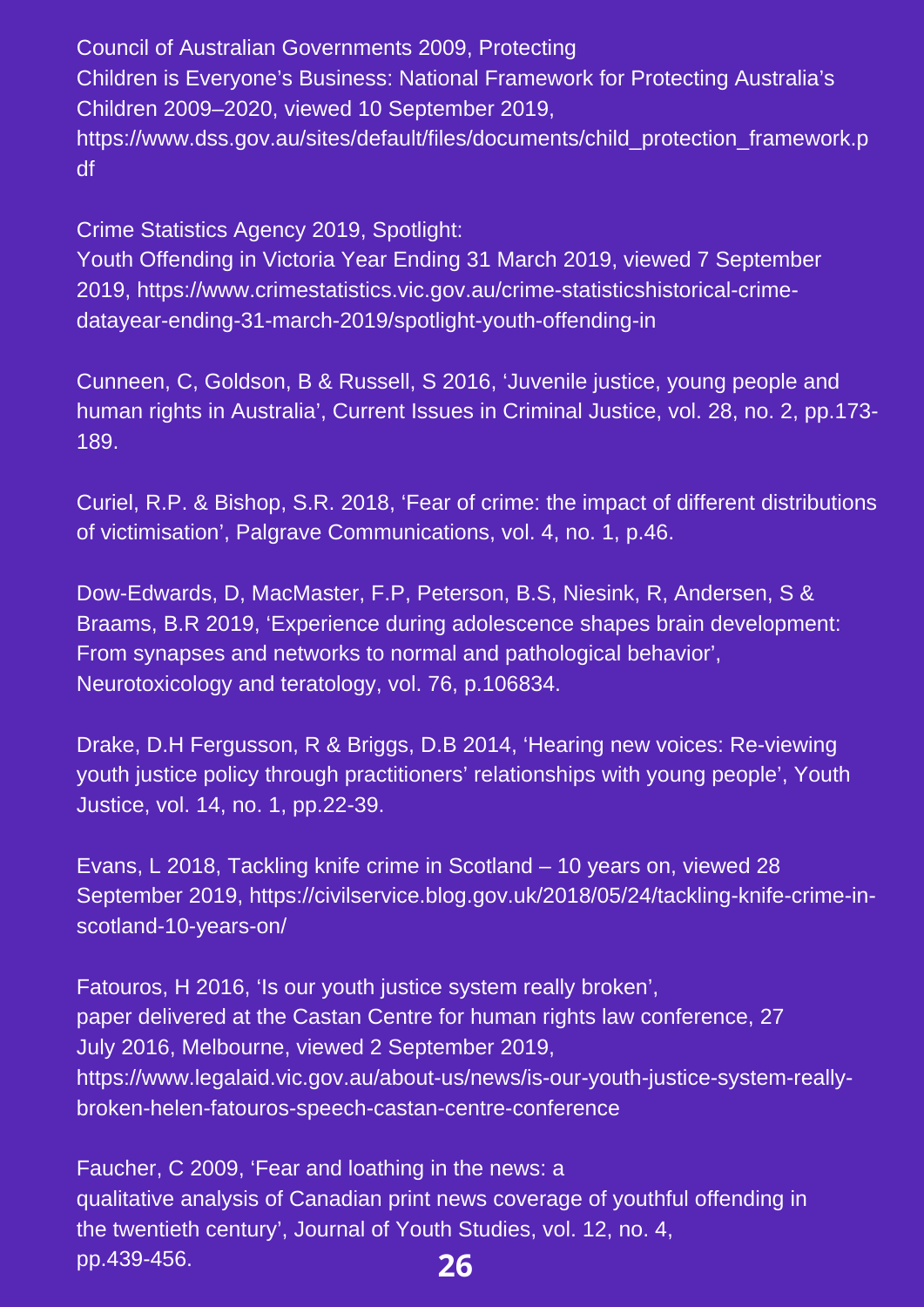Fernando, M 2013, 'Express Recognition of the UN Convention on the Rights of the Child in the Family Law Act: What Impact for Children's Participation', UNSWLJ, vol. 36, p.88.

Fitz-Gibbon, K & Gordon, F 2018, 'One year on from Royal Commission findings on Northern Territory child detention: what has changed?' The Conversation, viewed 23 May 2019, https://theconversation.com/one-yearon-from-royal-commission-findings-on-northern-territory-child-detention-what-

has-changed-106993

Fitz-Gibbon, K 2017, 'Gaining access and managing gatekeepers: Undertaking criminological research with those 'within' the system',Liquid Criminology: Doing imaginative criminological research, pp. 17 3-187.

Flick, U 2009, An introduction to qualitative research, London: Sage.

Glover, D 1984, The Sociology of the Mass Media, Cornwall: Causeway Press Limited.

Goldson, B & Muncie, J 2006, 'Rethinking youth justice: Comparative analysis, international human rights and research evidence', Youth Justice, vol. 6, no. 2, pp.91-106.

Gordon, F 2018, Children, Young People and the Press in a Transitioning Society: Representations, Reactions and Criminalisation, Springer, London.

Graneheim, U.H & Lundman, B 2004, 'Qualitative content analysis in nursing research: concepts, procedures and measures to achieve trustworthiness', Nurse education today, vol. 24, no. 2, pp.105-112.

Green, D.A 2008, 'Suitable vehicles: Framing blame and justice when children kill a child', Crime, media, culture, vol. 4, no. 2, pp.197-220.

Grover, C 2017, 'Youth justice in Victoria: Research paper no. 2', Melbourne, Australia: Parliamentary Library and Information Service.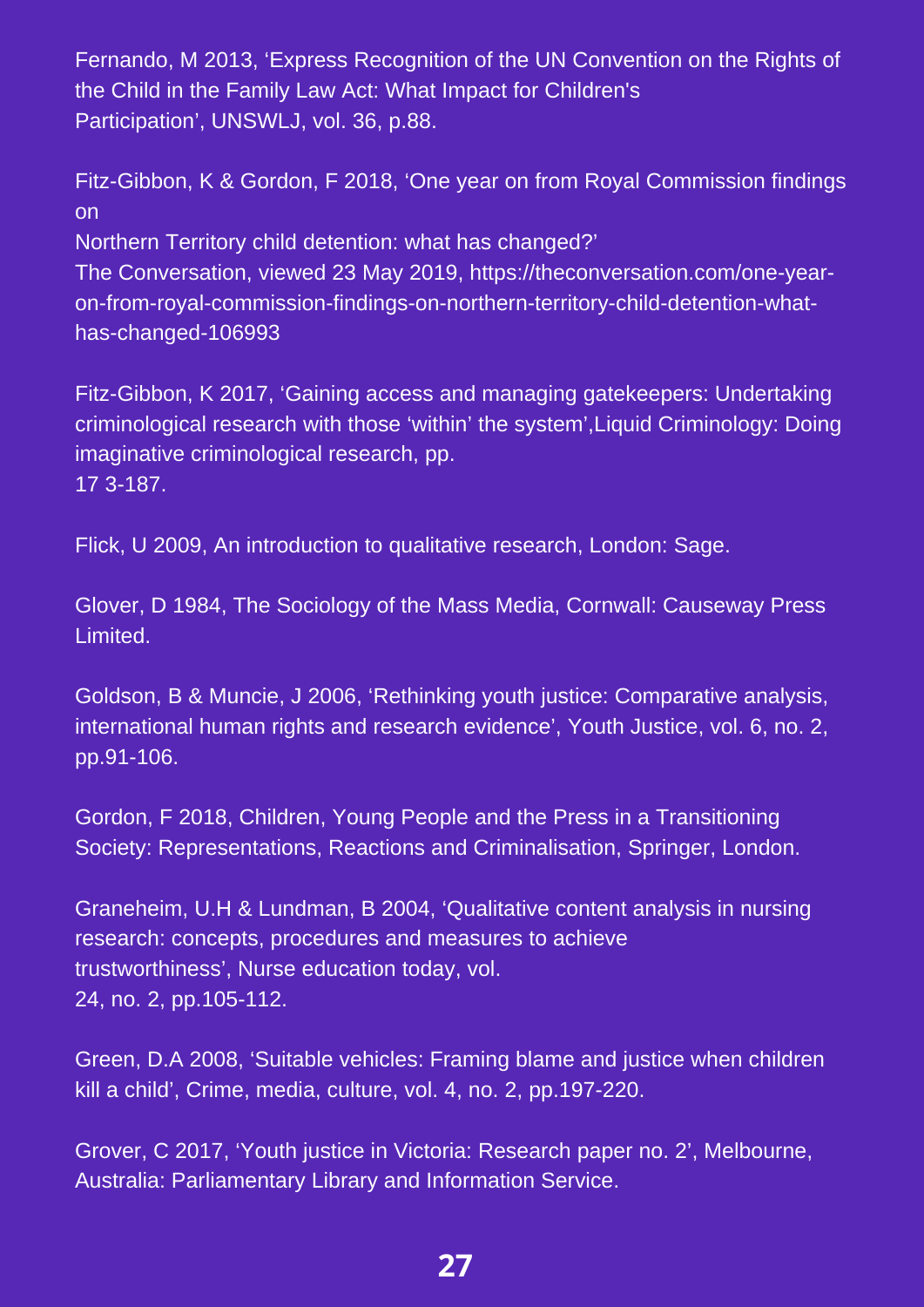Hall, S Critcher, C Jefferson, T Clarke, J. & Roberts, B 1978, Policing the Crisis: Mugging, the State and Law and Order, London: Macmillan.

Hawkins, J.D, Herrenkohl, T.I, Farrington, D.P, Brewer, D, Catalano, R.F, Harachi, T.W & Cothern, L 2000, 'Predictors of youth violence', Juvenile justice bulletin, vol. 4, pp.1-10.

Higgins, D.J. 2014, 'A public health approach to enhancing safe and supportive family environments for children', Family Matters, vol. 96, p.39.

House of Commons Library December 2018, Public Health Model to Reduce Youth Violence, viewed 20th July 2019, https://researchbriefings.parliament.uk/ResearchBriefing/Summary/CDP-2018-0274

Howell, S 2018, Our summary of the Youth Violence Commission's Interim Report, viewed 10 September 2019, https://londonyouth.org/summary-youth-violencecommissions-interimreport/https://www.royalcommission.gov.au/sites/default/files/2019-01/rcnt-interim-

Jones, T & Newburn, T 2002, 'The transformation of policing? Understanding current trends in policing systems', The British journal of criminology, vol. 42, no. 1, pp.129-146.

Law Council of Australia 2018, Alternative Report to the United Nations Committee on the Rights of the Child, viewed 20 September, https://www.lawcouncil.asn.au/docs/10593c18-9c01-e911-93fc-005056be13b5/3537%20- %20Alternative%20Report%20to%20the%20United%20Nations%20Committee%20

on%20the%20Rights%20of%20the%20Child.pdf

report.pdf

Legal and Social Issues Committee March 2018, Inquiry into youth justice centres in Victoria, viewed 20 March 2019:

https://www.parliament.vic.gov.au/images/stories/committees/SCLSI/Youth\_Justice \_System/Reports/LSIC\_Inquiry\_into\_Youth\_Justice\_Centres\_report\_WEB.pdf

Lo Iacono, V, Symonds, P & Brown, D.H 2016, 'Skype as a tool for qualitative research interviews', Sociological Research Online, vol. 21, no. 2, pp.1-15.

#### **28**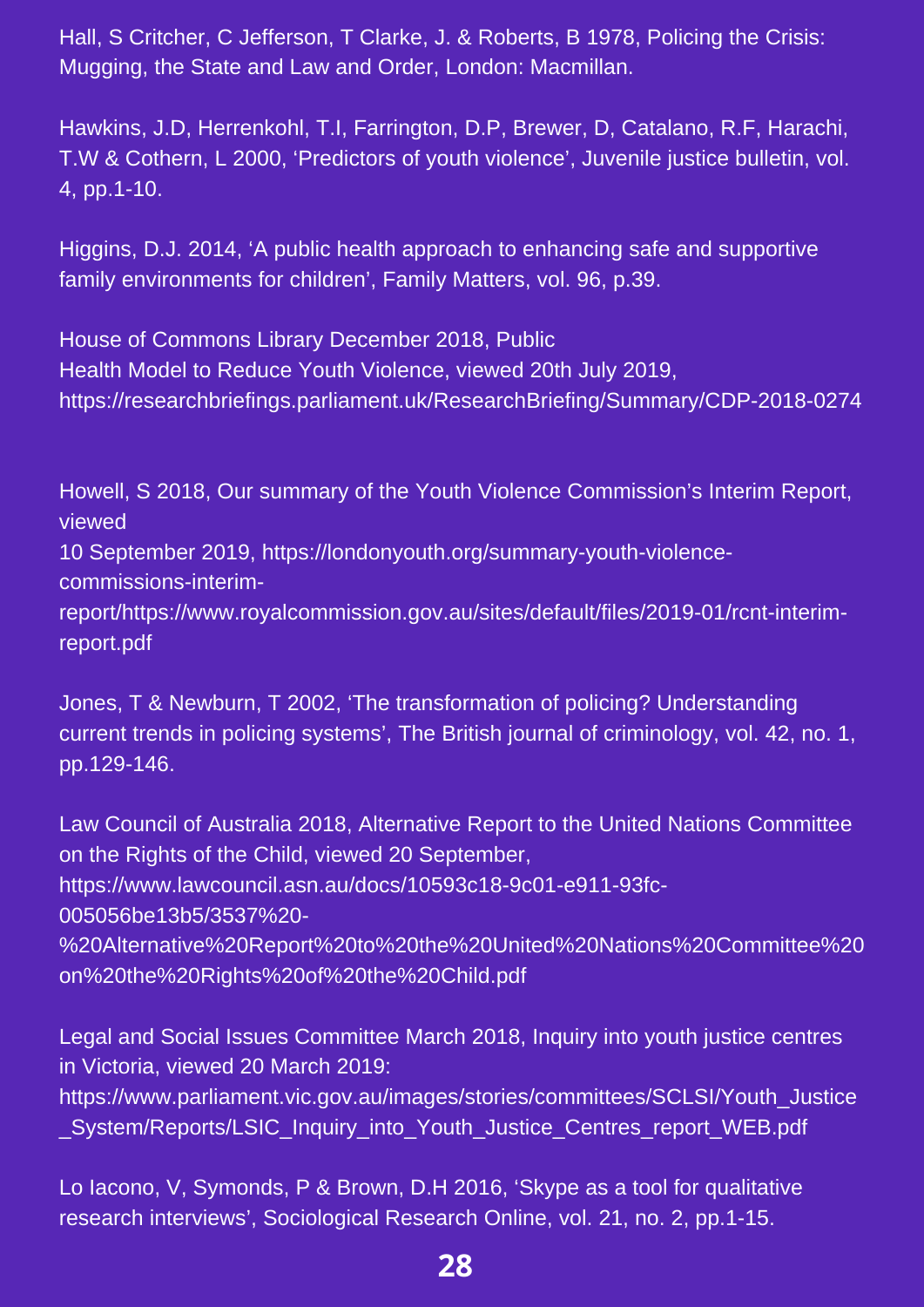Lynass, R, Pykhtina, O & Cooper, M 2012, 'A thematic analysis of young people's experience of counselling in five secondary schools in the UK', Counselling and Psychotherapy Research, vol. 12, no. 1, pp.53-62.

Lynch, N 2010, 'Restorative justice through a children's rights lens', The International Journal of Children's Rights, vol. 18, no. 2, pp.161-183.

McDowall, J.J 2018, 'Out-of-home care in Australia: Children and young people's views after five years of National Standards', CREATE Foundation.

McGuinness 2016, The Age of Criminal Responsibility, viewed 1 September 2019, https://researchbriefings.parliament.uk/ResearchBriefing/Summary/CBP-7687

McNair, B 2009, News and Journalism in the UK (Fifth Edition), London: Routledge.

Muir, R 2014, 'Everyday Justice: Mobilising the Power of Victims, Communities and Public Services to Reduce Crime', London: Institute for Public Police Research.

Muncie, J 2014. Youth and crime, London:Sage.

Muraskin, R. & Domash, S. F 2007, 'Crime and the Media: Headlines vs. Reality', New Jersey, USA: Pearson Education.

O'Brien, W & Fitz-Gibbon, K 2018, 'Can Human Rights Standards Counter Australia's Punitive Youth Justice Practices?', The International Journal of Children's Rights, vol. 26, no. 2, pp.197-227.

O'Brien, W. & Fitz-Gibbon, K 2017, 'The Minimum Age of Criminal Responsibility in Victoria (Australia): Examining Stakeholders' Views and the Need for Principled Reform', Youth justice, vol. 17, no. 2, pp.134-152.

Peden, J, Stürup-Toft, S, Bath, R, Jesurasa, A & O'Moore, É 2019, Collaborative approaches to preventing offending and re-offending in children (CAPRICORN): a resource for local health & justice system leaders to support collaborative working for children and young people with complex needs, viewed 30 September 2019, https://dera.ioe.ac.uk/33984/1/CAPRICORN\_resource.pdf

**29**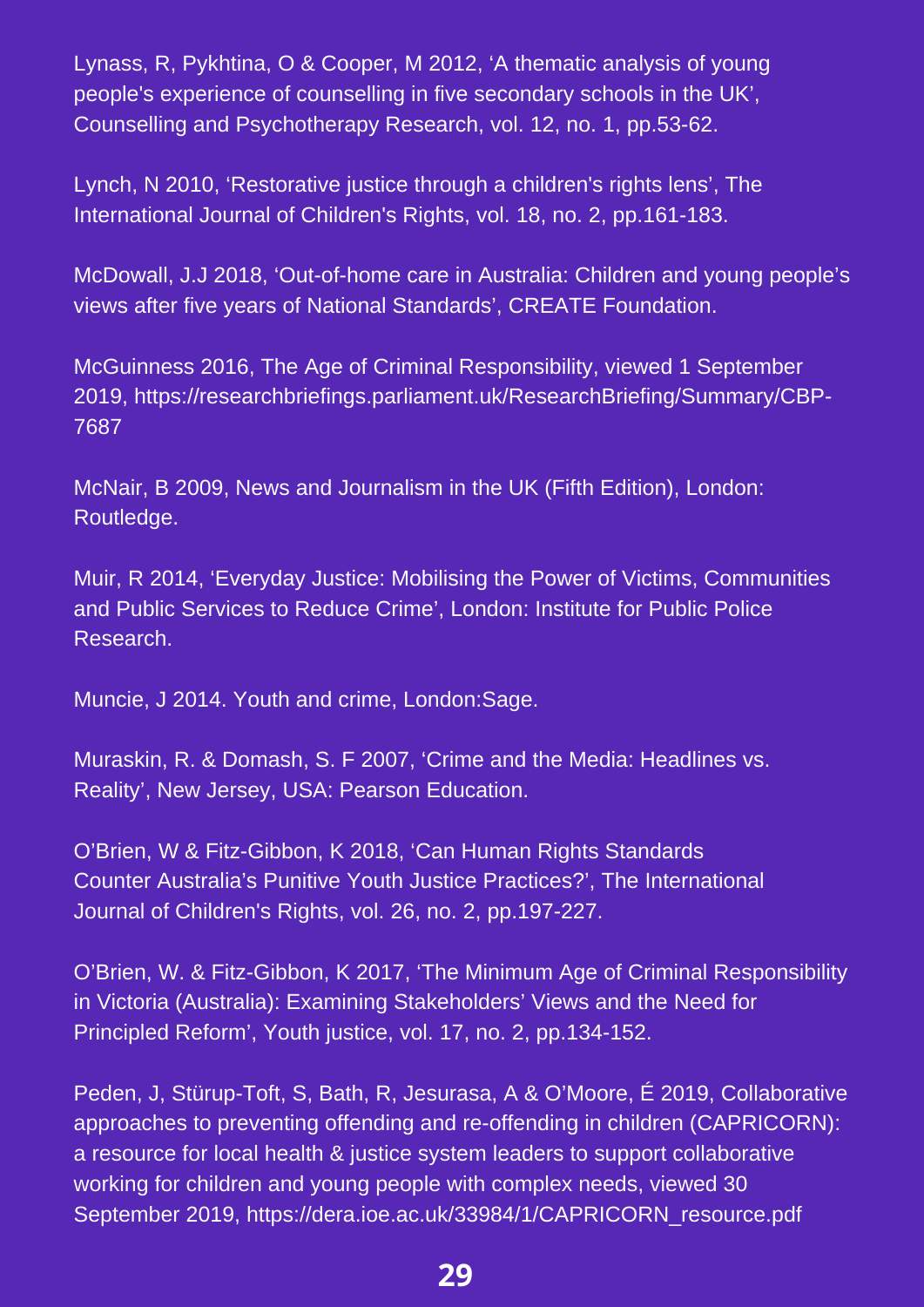Queensland Government 2019, Queensland Youth Justice Strategy 2019-2021, viewed 30 August 2019,

https://www.youthjustice.qld.gov.au/resources/youthjustice/reform/strategy.pdf

Reiner, R 2007, 'Media-made Criminality: The Representation of Crime in the Mass Media', in M. Maguire, R. Morgan and R. Reiner (eds.)', The Oxford Handbook of Criminology (Fourth Edition), Oxford: Oxford University Press, pp. 302–340.

Royal Commission into the Protection and Detention of Children in the Northern Territory 2017, Interim Report 31 March 2017, viewed 30 March 2019,

Sacks, V, Murphey, D & Moore, K 2014, Adverse childhood experiences: National and state-level prevalence, viewed 12 August 2019, https://www.childtrends.org/publications/prevalence-adverse-childhoodexperiences-nationally-state-race-ethnicity

Safeguarding Board for Northern Ireland 2018, Developing trauma informed practice in Northern Ireland: Health and mental health care systems, viewed 15 August 2019,

https://www.safeguardingni.org/sites/default/files/sites/default/files/imce/ACEs% 20Report%20A4%20Feb%202019%20Health%20and%20Mental%20Health.pdf

Schissel, B 1997, Blaming children: Youth crime, moral panics and the politics of hate, Halifax, NS: Fernwood.

Scraton, P 2008, 'The criminalisation and punishment of children and young people: Introduction', Current Issues in Criminal Justice, vol. 20, no. 1.

Shaw, S & Bailey, J 2009, 'Discourse analysis: what is it and why is it relevant to family practice?', Family practice, vol. 26, no. 5, pp.413-419.

Standing Committee on Aboriginal and Torres Strait Islander Affairs 2011, Doing Time – Time for Doing: Indigenous Youth in the Criminal Justice System, viewed 21 September 2019,

http://www.aphref.aph.gov.au\_house\_committee\_atsia\_sentencing\_report\_fullre port.pdf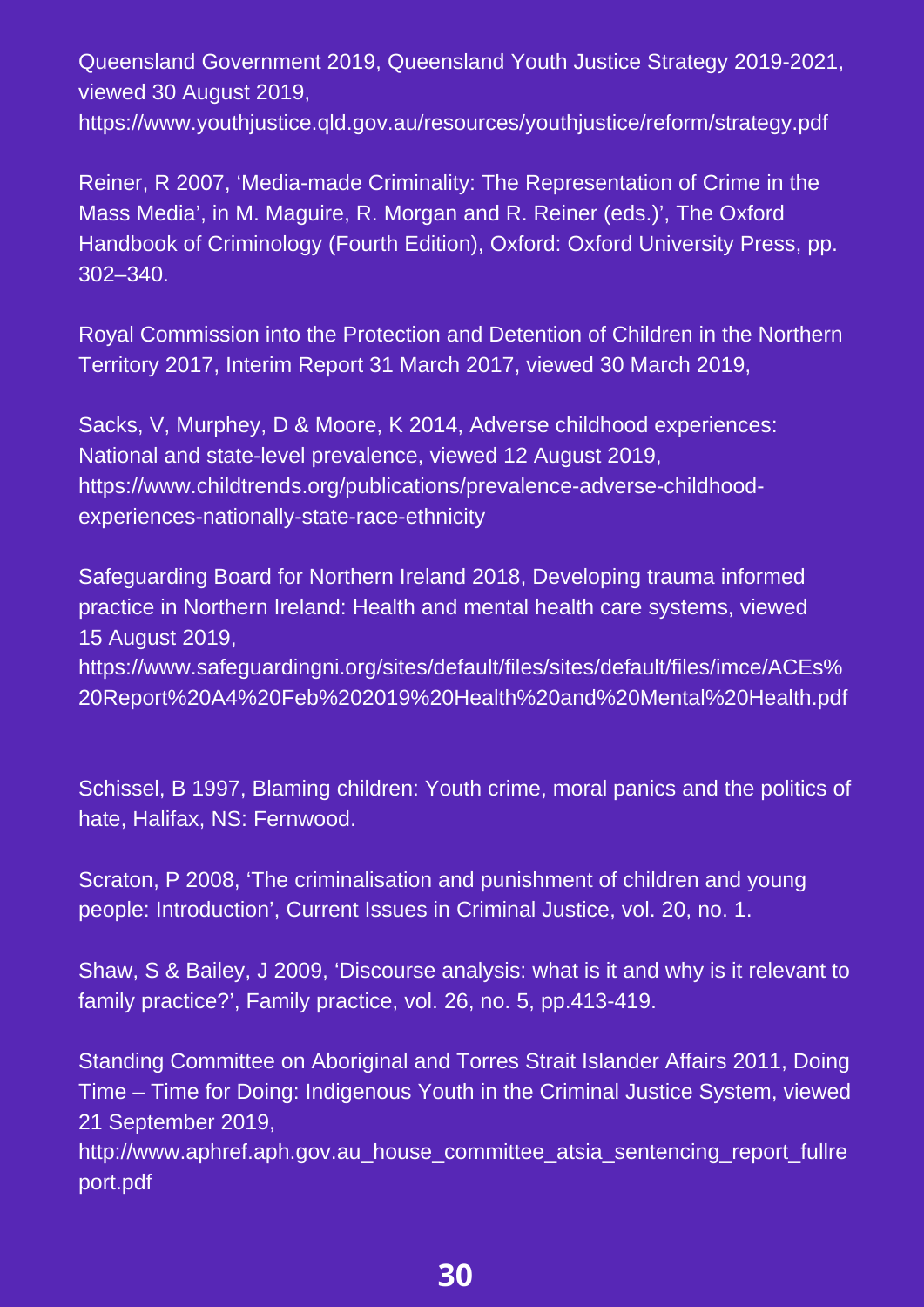Sweeney, A & Taggart, D 2018, '(Mis) understanding trauma-informed approaches in mental health', Journal of Mental Health, vol. 27, no. 5, pp. 383-387.

The Youth Violence Commission 2018, Interim Report – July 2018, viewed 10 September 2019, http://yvcommission.com/wpcontent/uploads/2018/07/Interim-Report-FINAL-version-2.pdf

UNICEF Australia 2018, The Children's Report: Australia's NGO coalition report to the United Nations Committee on the Rights of the Child, viewed 13 March 2019, https://www.napcan.org.au/wpcontent/uploads/2018/12/Child-Rights-Taskforce-NGO-Coalition-Report-For-UNCRC-LR.pdf

Walden, I & Wall, L 2014, Reflecting on primary prevention of violence against women: the public health approach, viewed 22 August 2019, https://aifs.gov.au/sites/default/files/publication-documents/i19.pdf

Walgrave, L 2011, 'Investigating the potentials of restorative justice practice', Wash. UJL & Pol'y, vol. 36, p.91.

Wall, L, Higgins, D & Hunter, C 2016, 'Trauma-informed care in child/family welfare services (CFCA Paper No. 37)', Melbourne: Australian Institute of Family Studies.

Watt, S.J 1996, 'Murdering innocents: Responsibility and response', Auckland UL Rev, vol. 8, p.713.

White, J, te Riele, K, Corcoran, T, Baker, A, Moylan, P & Manan, R.A 2019, Improving educational connection for young people in custody, viewed 9 August 2019, https://www.vu.edu.au/sites/default/files/Improving-educational-connectionfor-young-people-in-custody.pdf

White, R 2004, 'Police and community responses to youth gangs', Australian Institute of Criminology.

World Health Organisation 2015, Preventing youth violence: an overview of the evidence, World Health Organisation.